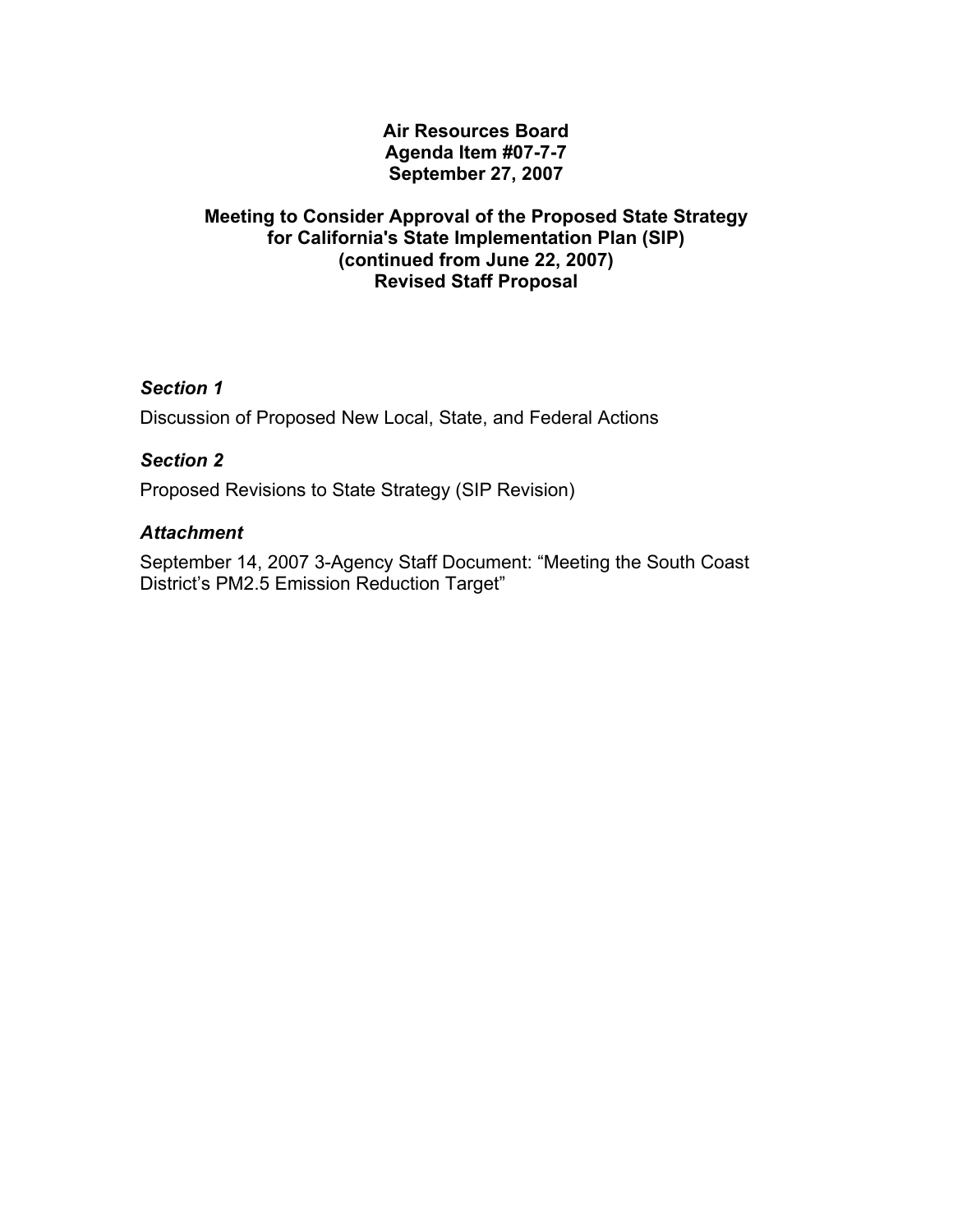# **Section 1**

**Discussion of Proposed New Local, State, and Federal Actions**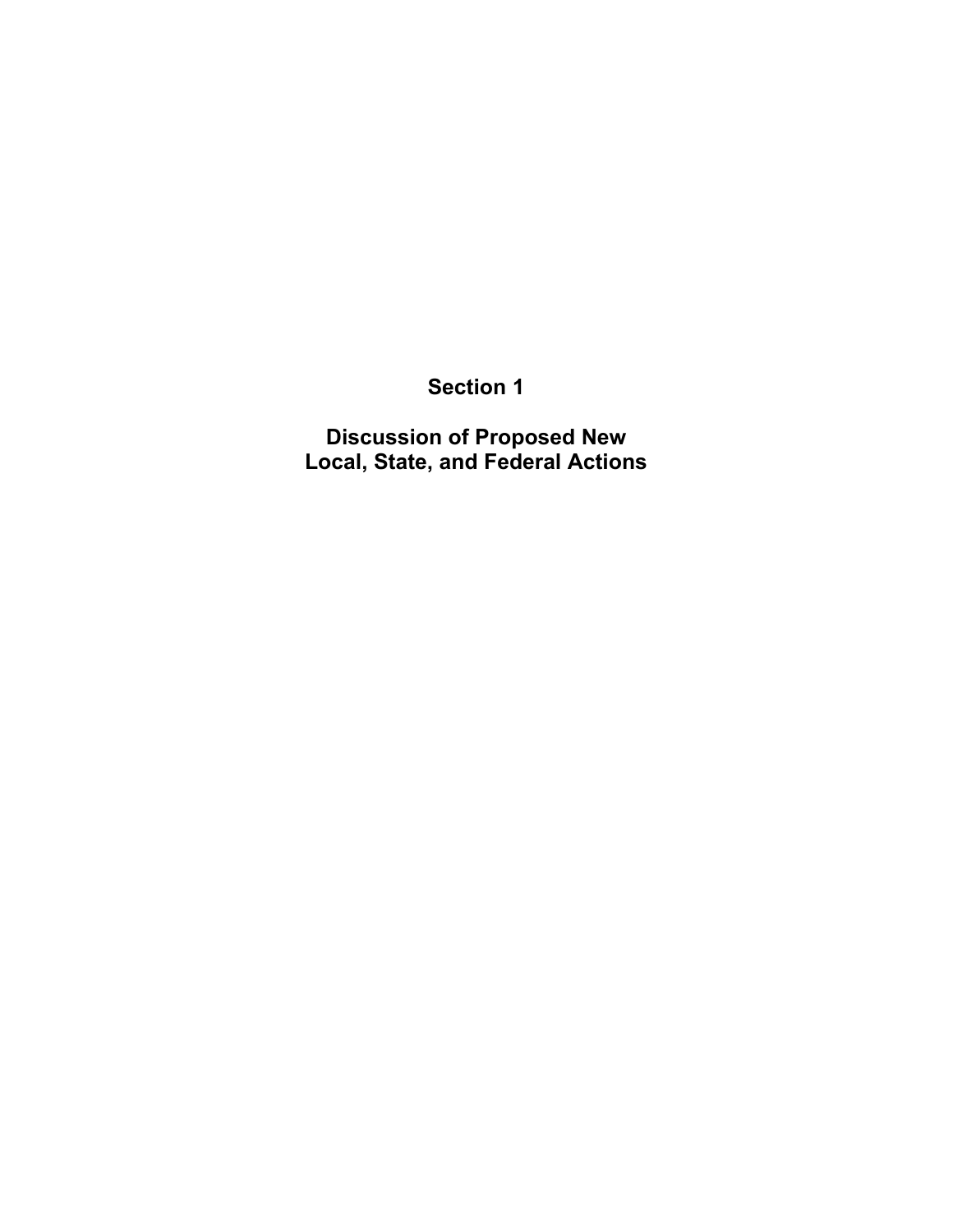## **Section 1**

#### **Discussion of Proposed New Local, State, and Federal Actions**

At two Air Resources Board (ARB or Board) meetings in June 2007, the air quality challenges of meeting the federal PM2.5 standard in the South Coast and the federal 8-hour ozone standard in the South Coast and San Joaquin Valley were discussed at length. At both meetings, the Board determined that there was still more work to be done to sufficiently meet these challenges and directed staff to collaborate with the respective air districts on this task. Since then, efforts of staff and Board members from ARB, the South Coast and San Joaquin Valley air districts, and the Southern California Association of Governments (SCAG), have resulted in a proposed strengthening of California's 2007 State Implementation Plan (SIP).

For the South Coast, actions were identified that would achieve the additional emission reductions needed by 2014 to reach the PM2.5 target established by the South Coast Air District. For the San Joaquin Valley, ARB staff identified additional emission reductions from mobile sources for inclusion in the proposed State Strategy to help attain the ozone standard prior to the 2023 deadline. Work also began to try to identify further emission reductions from stationary sources in the Valley.

This section describes staff's recommended additions to the April 26, 2007 proposed State Strategy and the benefits for the South Coast and San Joaquin Valley.

## **South Coast**

At the June 22, 2007 Board hearing on the proposed State Strategy for California's 2007 SIP, staff described the PM2.5 challenge in the South Coast Air Basin: the need to achieve an additional 74 tons per day (tpd) of NOx emission reductions, beyond what the April 2007 proposed State Strategy would deliver, to reach the 2014 target established by the South Coast Air District (District).

After testimony and discussion, the Board expressed its preference not to act on the proposed State Strategy until it could be jointly considered with the South Coast SIP. The Board also instructed staff to work with District staff to find additional emission reductions from already proposed measures or new measures to help meet the District's PM2.5 emission reduction target.

 of actions and responsible entities. Implementing these actions requires ARB Since June 22, ARB and District staff have worked closely, delving into proposed measures and exploring new actions to achieve the additional emission reductions targeted for 2014. On September 14, 2007 staff of the District, ARB, and SCAG reached consensus on a package of actions that would achieve the District's 74 tpd NOx reduction target. The table on the next page shows the list approval of the enhanced SIP commitment described in Section 2.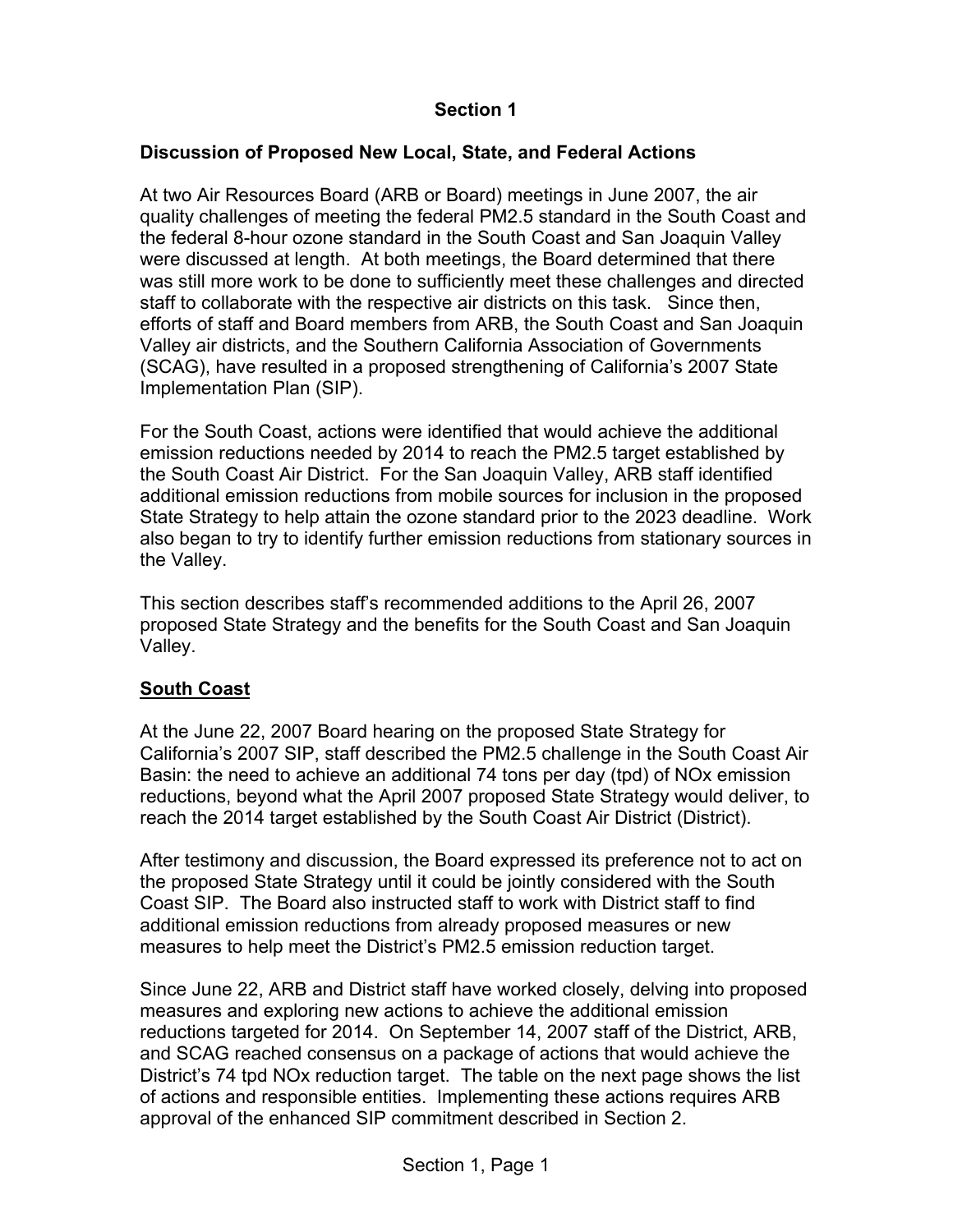## **Additional Actions to Meet the District's PM2.5 Emission Reduction Target**

(NOx Emission Reductions – tons/day in 2014)

| <b>Action / Measure</b>                                                                                                 | <b>Responsible</b><br>Agency | <b>NOx</b> |
|-------------------------------------------------------------------------------------------------------------------------|------------------------------|------------|
| <b>Enhanced Heavy-Duty Truck Measure</b>                                                                                | ARB                          | 27         |
| Co-Benefits from Greenhouse Gas Reduction Measures                                                                      | ARB                          | 3          |
| SOON Program Opt-in for Construction Equipment                                                                          | <b>District</b>              | 12         |
| Residential Wood Burning and Commercial Cooking Rule                                                                    | <b>District</b>              | 11         |
| Additional Incentive Funds for Port-Related and Other Sources                                                           | District/ARB*                | 3          |
| Funding for Selective Catalytic Reduction on Metrolink Trains                                                           | District/ARB*                | 3          |
| DMV Registration Fees Used for SIP-Creditable Projects                                                                  | Local Gov                    | 4          |
| Federal Funding to Mitigate Locomotive Emissions in 2014 Pending<br>Implementation of Proposed New Locomotive Standards | <b>Federal Gov</b>           | 10         |
| SIP Credit for Moyer Program Projects Already Funded                                                                    | <b>District</b>              | 3          |
| <b>Additional Reductions</b>                                                                                            |                              | 76         |

\* Joint funding commitment with ARB backstop of emission reduction commitment.

## **New District/Local Government Actions**

## *SOON Program Opt-In for Construction Equipment*

In addition to the statewide provisions of the new off-road diesel vehicle rule adopted by ARB in July 2007, the Board also approved an opt-in provision for a regional incentive program to achieve additional NOx reductions. The Surplus Off-road Opt-in for NOx (SOON) program gives air districts the option of requiring older larger fleets to meet a higher level of control when incentive funds are available to help offset the cost of control. A SOON program funding commitment from the South Coast District is estimated to achieve additional NOx emission reductions of 12 tons per day in the South Coast in 2014. If the San Joaquin Valley air district opts in to the SOON program it is estimated that approximately 4 tons per day of additional NOx reductions could be realized in the Valley in 2014 depending on funding availability.

## *Residential Wood Burning and Commercial Cooking Rule*

The final South Coast 2007 Air Quality Management Plan (AQMP) contains two control measures: Wood Burning Fireplaces and Wood Stoves (BCM-03) and Commercial Under-fired Charbroilers (BCM-05) which, when fully implemented, will provide 2.1 tons per day of directly emitted PM2.5 emission reductions. The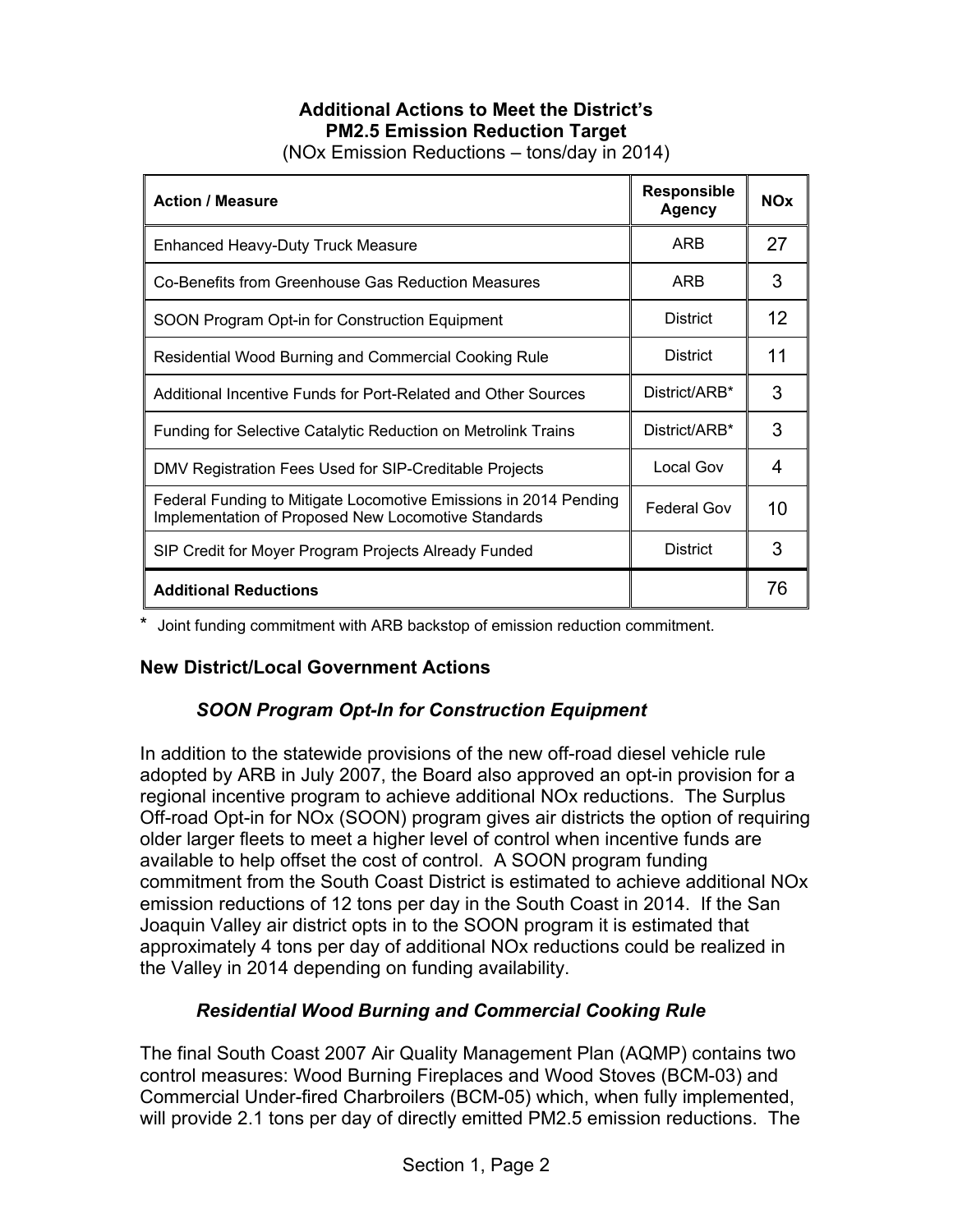draft 2007 AQMP called for 0.7 tons per day of directly emitted PM2.5 emission reductions. The additional 1.4 tons per day would be achieved through enhancements to the control options for the two control measures. Enhanced control options identified for the wood burning fireplace control measure include an element of voluntary or mandatory wood burning curtailment during periods of poor air quality in the winter, public outreach and education, and implementation of a gas-log exchange incentive program. The commercial under-fired charbroilers control measure will provide additional PM2.5 reductions based on the installation of new and retrofit control equipment, similar to the proposal developed by the Bay Area Air Quality Management District. The additional 1.4 tons per day of directly-emitted PM2.5 is equivalent to about 11 tons per day of NOx.

## *Additional Incentive Funds for Port-Related and Other Sources*

The Carl Moyer Program encourages early introduction of clean air technology into the on-road and off-road vehicle fleets by providing funds to help purchase new vehicles or new engines (repowers) and for installation of retrofit units on older engines. The program has been very successful in reducing emissions from existing long-lived engines. Future use of Moyer funds is expected to achieve at least an additional 3 tons per day of NOx reductions from mobile source equipment not accounted for in existing and future CARB regulations and would be considered surplus emission reductions.

## *Funding for Selective Catalytic Reduction on Metrolink Trains*

Metrolink currently operates approximately 40 locomotives in the South Coast Air Basin, and is planning to expand operations to more than 50 locomotives in the near future. NOx emissions are expected to be 3.5 tons per day in 2014 from these locomotives. The South Coast District is currently conducting a study with Metrolink to demonstrate selective catalytic reduction (SCR) technologies and diesel particulate filters on two passenger locomotives with the objective of achieving upwards of 85 percent control of NOx and PM emissions. Retrofitting the Metrolink fleet with SCR technology achieving 85 percent control will garner 3 tons per day of NOx reductions in 2014 at a total cost of approximately \$15 million. Metrolink currently receives federal funding to assist in the replacement or repower of their locomotives. Such funding may also be available to assist in cleaning up the NOx and PM emissions associated with these locomotives. Furthermore, the District staff would also seek its board's approval to fund the retrofit projects.

## *DMV Registration Fees Used for SIP-Creditable Projects*

In September 1990, AB 2766 was signed into law which authorized a \$4 per vehicle surcharge on annual registration fees to fund the implementation of programs to reduce air pollution from motor vehicles. Under the AB 2766 Program, 40 cents of every dollar collected by the Department of Motor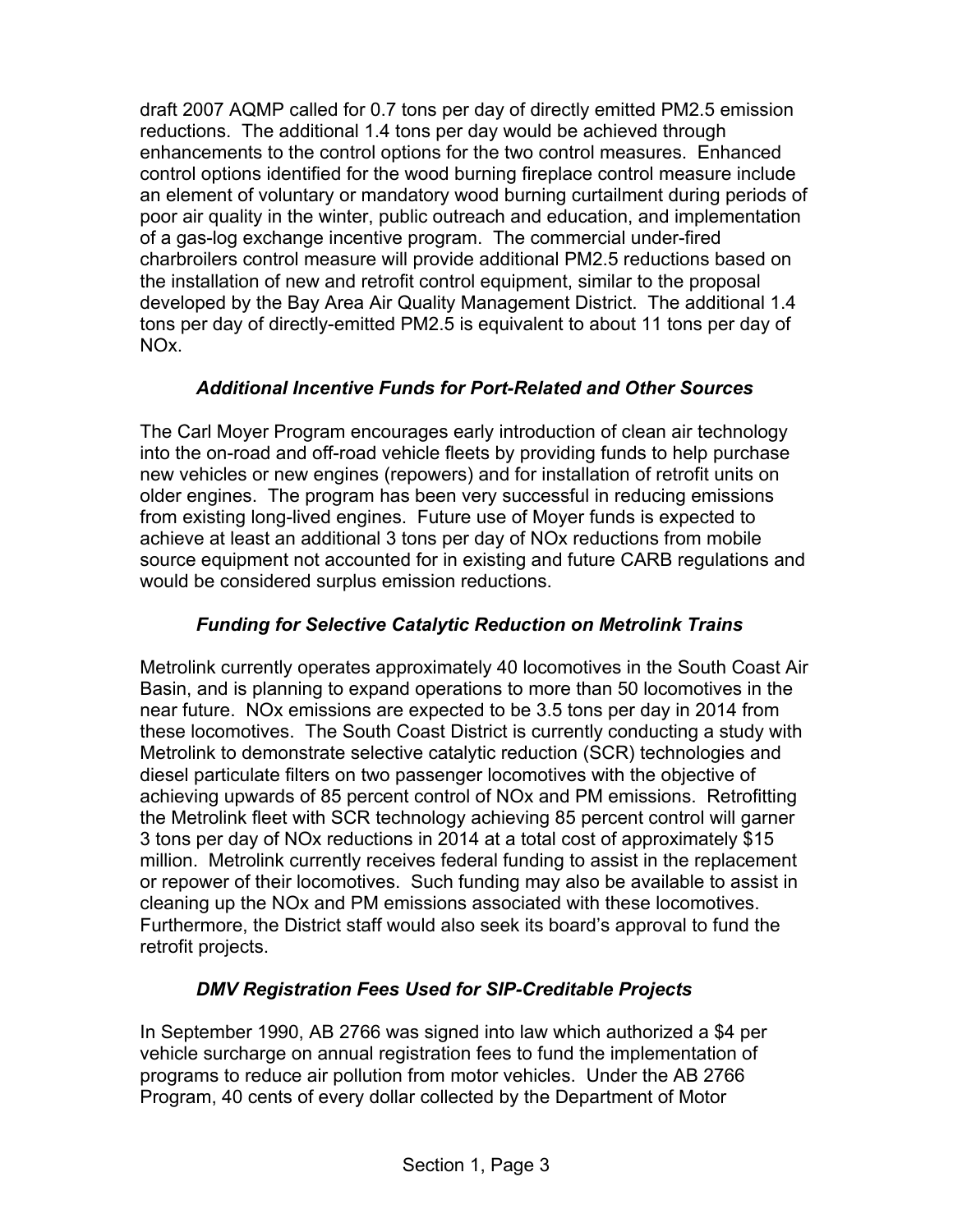Vehicles is used by cities and counties located in the South Coast District to reduce motor vehicle air pollution.

Currently, cities and counties receive approximately \$19 million AB 2766 funds per year and have expended these funds on a wide range of projects from clean vehicle purchases to various transportation programs to relieve traffic congestion. About half of the funds have been spent on regulatory compliance, the rest on programs whose emission reductions are not directly SIP-quantifiable. In recognizing the health crisis this region is facing, this action proposes that local governments maximize the emissions reductions associated with the implementation of mobile source emission reduction programs by selecting the more cost-effective, quantifiable projects first. As an example, clean vehicle projects such as replacement of legacy fleets of on-road heavy-duty diesel vehicles and off-road diesel equipment, which are directly quantifiable, would be identified as more cost-effective projects followed by other directly quantifiable clean air projects. Another example would be for local governments to apply their AB 2766 funds to incentivize reduction of emissions from mobile source related activities occurring within their jurisdictions. Such activities could be construction-related, commercial vehicles operated by local businesses, or part of a larger regional scale project that would provide local air quality benefits.

The target of 4 tons per day NOx reductions represents about 40 percent of the funds under city and county control used for projects achieving cost-effectiveness similar to the Carl Moyer Program. ARB would amend its guidance on the use of the fees to include new cost-effectiveness guidelines and a suggested list of SIPcreditable projects. SIP credit could also be taken for South Coast Mobile Source Air Pollution Reduction Review Committee projects funded with AB 2766 surcharges that achieve surplus emissions reductions.

## **Needed Federal Action**

## *Federal Funding to Mitigate Locomotive Emissions*

The State's ability to reduce emissions from locomotives is impacted by jurisdictional issues, the cost of controls, and the availability of clean engines to meet the lowest emission standards. U.S. EPA, by virtue of its ability to establish engine emission standards, holds the key to the introduction of the cleanest engines needed to meet federal air quality standards in California. ARB and the District cannot make up the reductions where California is preempted by federal law. Existing agreements with the rail industry are reducing emissions in the South Coast Air Basin beyond federal requirements. However, the severity of the region's PM2.5 problem and the attainment deadline make it necessary to further mitigate locomotive emissions in 2014.

## **New ARB SIP Commitments**

The new ARB SIP commitments proposed for Board approval are presented in Section 2.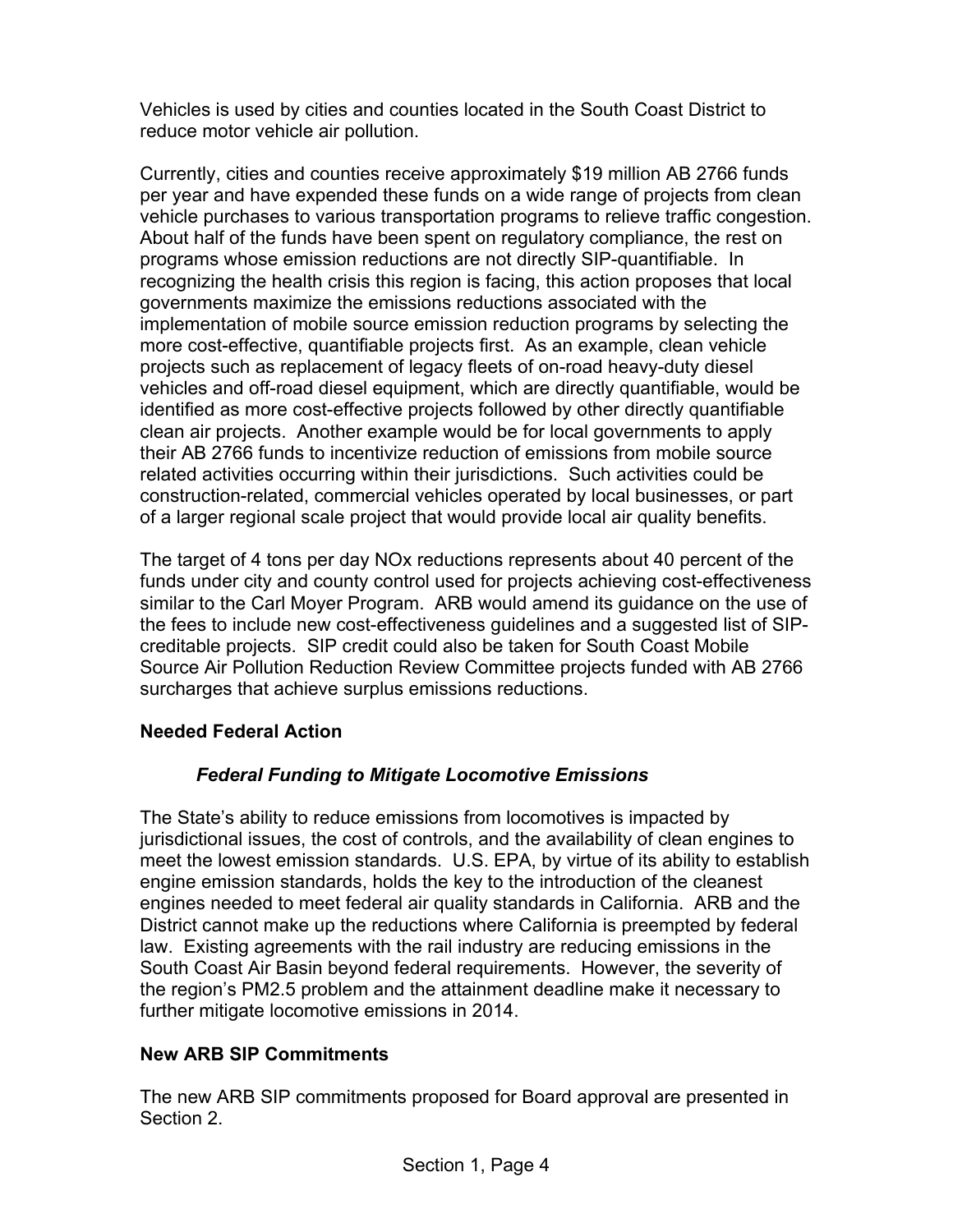## **San Joaquin Valley**

At the June 14, 2007 ARB meeting in Fresno, the Board heard several hours of testimony indicating that more work was needed to reduce emissions in advance of a 2023 "extreme" ozone attainment date. A primary focus was a draft report by the International Sustainable Systems Research Center (ISSRC), which suggested ways to further reduce emissions from both stationary and mobile sources in the Valley. At the meeting, the Board directed staff to explore what additional actions could be included in the SIP to further reduce emissions, including thoroughly reviewing the ISSRC report.

The public comments also indicated that significant work must be done to reach out to the public and build partnerships. In response, the Board also directed staff to establish a task force with Valley stakeholders to evaluate ways to further reduce emissions, including evaluating the ISSRC proposal, and to hold a series of town hall meetings in Valley communities in an effort to receive input from the public. ARB staff held town hall meetings in Parlier and Arvin. Another is being scheduled in the next few weeks. ARB Board Members D'Adamo and Case have attended these meetings to directly hear from community members.

ARB staff held two task force meetings in August 2007 and will hold a third meeting on September 24, 2007 focused on ARB staff's proposed new mobile source SIP commitments. The next two task force meetings will focus on the stationary source recommendations in the ISSRC report. ARB staff will report back to the Board on the results of these activities at its November 15, 2007 meeting.

The table on the next page shows the additional actions ARB staff is proposing to strengthen the mobile source portion of the San Joaquin Valley's 2007 ozone SIP. The proposed SIP commitment is presented in Section 2.

ARB staff is proposing that the Board adopt the strengthened mobile source strategy for the San Joaquin Valley at the September 27, 2007 hearing. Staff is further proposing to submit to U.S. EPA the mobile source strategy, once approved by the Board, along with the supporting information and additional SIP elements so the U.S. EPA can begin processing the Valley's transportation conformity budgets. Staff will continue to evaluate local actions for increasing NOx reductions and will also look at additional ROG reduction opportunities, including those in the ISSRC report and in public testimony. Staff does not propose to submit the stationary source portion of the San Joaquin Valley Ozone SIP before the Task Force process is complete.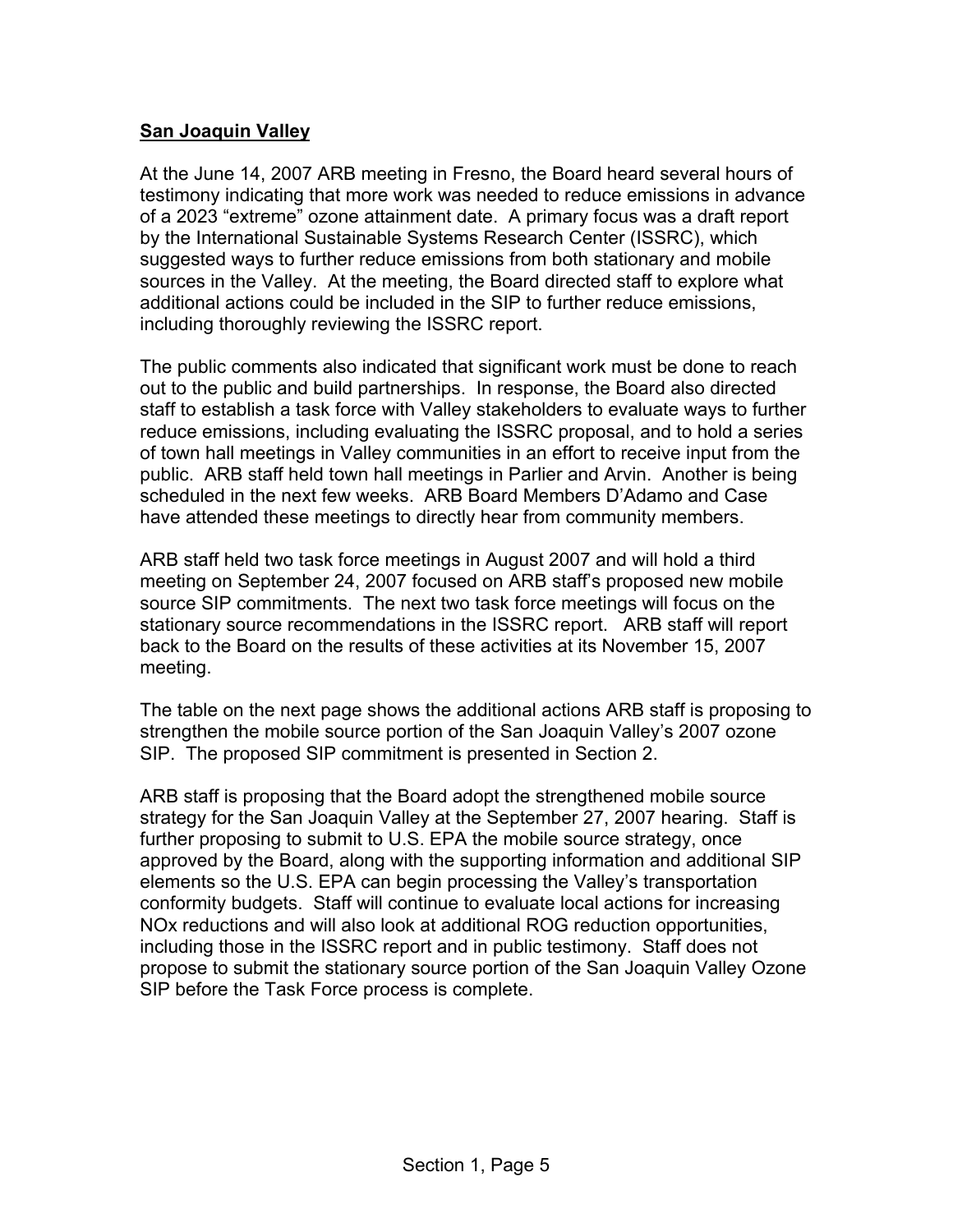## **Additional Actions to Accelerate Ozone Air Quality Progress in the San Joaquin Valley**

| <b>Action / Measure</b>                        | <b>Responsible</b><br><b>Agency</b> | <b>NOx</b>          |
|------------------------------------------------|-------------------------------------|---------------------|
| <b>Enhanced Heavy-Duty Truck Measure</b>       | ARB                                 | 17                  |
| SOON Program Opt-in for Construction Equipment | District/ARB                        | 4                   |
| Mobile Agricultural Equipment                  | ARB                                 | $5-10$              |
| <b>Stationary Sources</b>                      | <b>District</b>                     | Under<br>evaluation |
| <b>Additional Reductions</b>                   |                                     | 26-31               |

(NOx Emission Reductions – tons/day in 2017)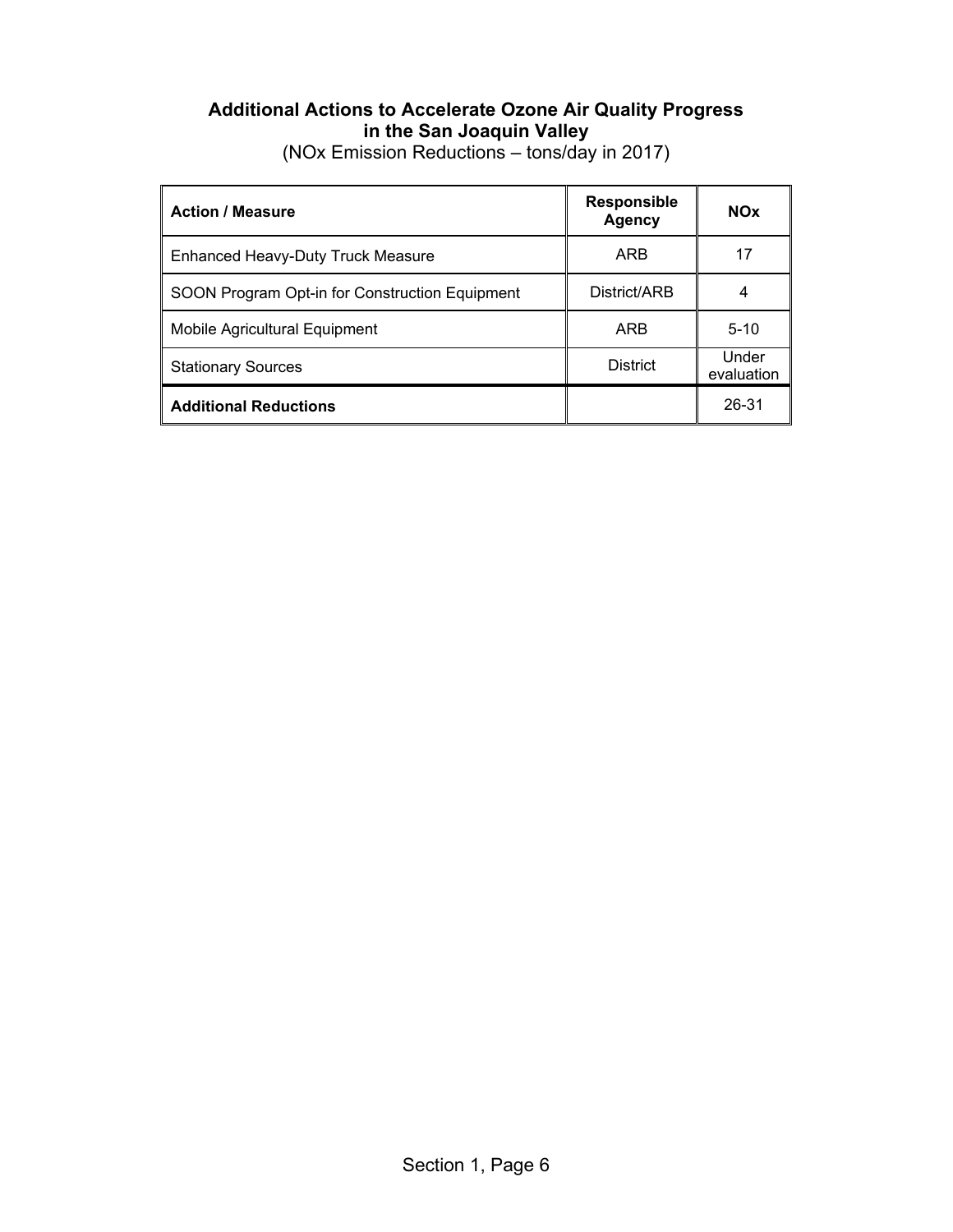**Section 2** 

**Proposed Revisions to State Strategy (SIP Revision)**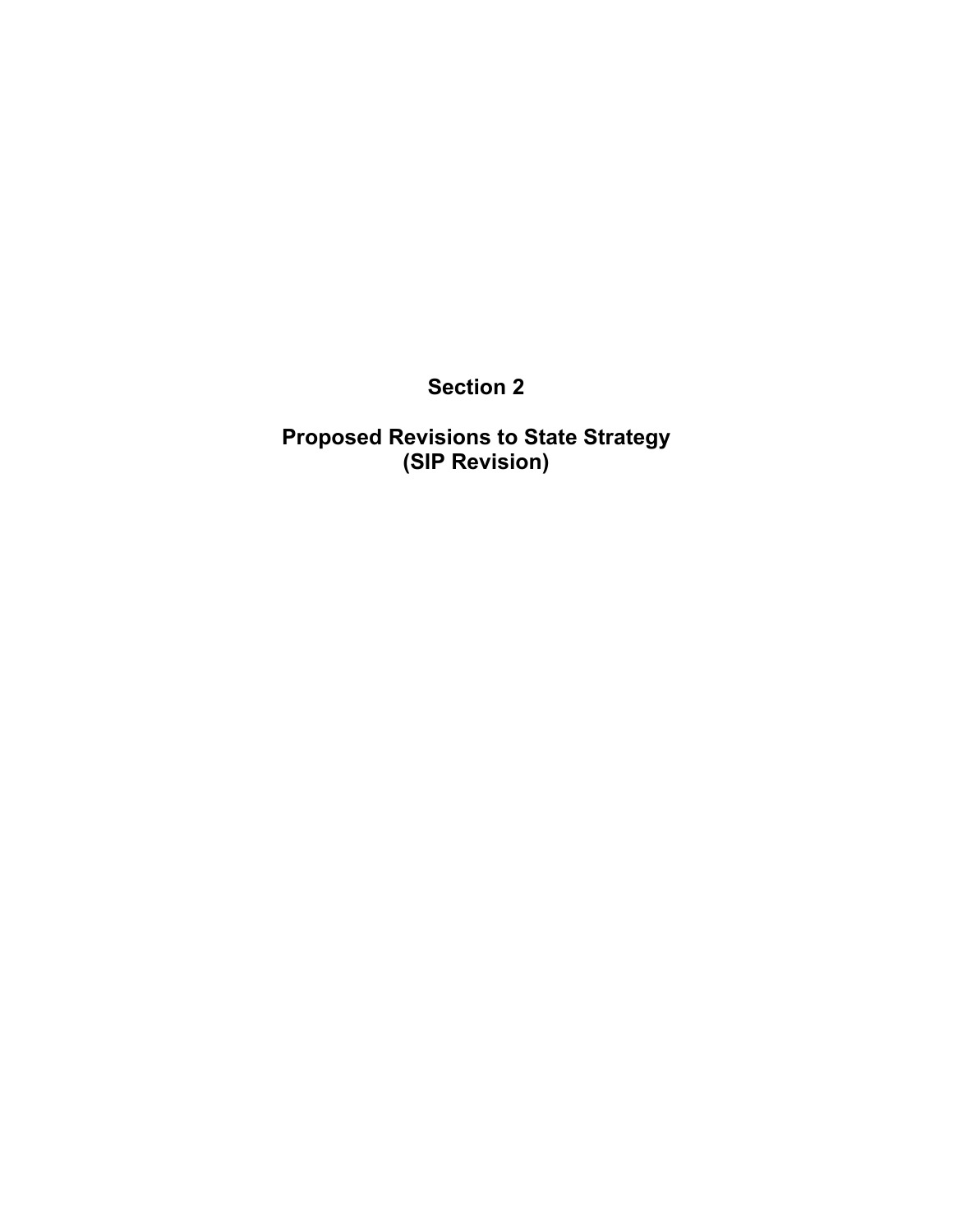## **Section 2**

### **State Implementation Plan Commitments**

This section sets forth the State's SIP commitments for the 2007 State Strategy for two of the areas that need the emission benefits from the proposed, new State measures to demonstrate attainment – South Coast and San Joaquin Valley. Specific commitments for emission reductions as needed for attainment in other nonattainment areas, such as the Antelope Valley and Western Mojave Desert, Sacramento, and Ventura County, will be developed later and brought for Board consideration with SIPs for these regions.

The State's SIP commitments consist of three components:

- 1. Commitment to achieve emission reductions by specific dates;
- 2. Commitment to propose defined new SIP measures; and
- 3. A long-term strategy commitment.

The total emission reductions and the obligation to propose specific measures for Board consideration would become federally enforceable upon approval by U.S. EPA of the State Strategy and each district's attainment plan. The commitments for emission reductions are calculated using the planning inventory described in Appendix A; progress will be tracked in the same inventory currency to assess compliance.

The total emission reductions from the new measures necessary to attain the federal standards are an enforceable State commitment in the SIP. While the proposed State Strategy includes estimates of the emission reductions from each of the individual new measures, it is important to note that the commitment of the State Strategy is to achieve the total emission reductions necessary to attain the federal standards, which would be the aggregate of all existing and proposed new measures combined. Therefore, if a particular measure does not get its expected emission reductions, the State still commits to achieving the total aggregate emission reductions, whether this is realized through additional reductions from the new measures or from alternative control measures or incentive programs. If actual emission decreases occur in any air basin for which emission reduction commitments have been made that are greater than the projected emissions reductions from the adopted measures in the State Strategy, the actual emission decreases may be counted toward meeting ARB's total emission reduction commitments.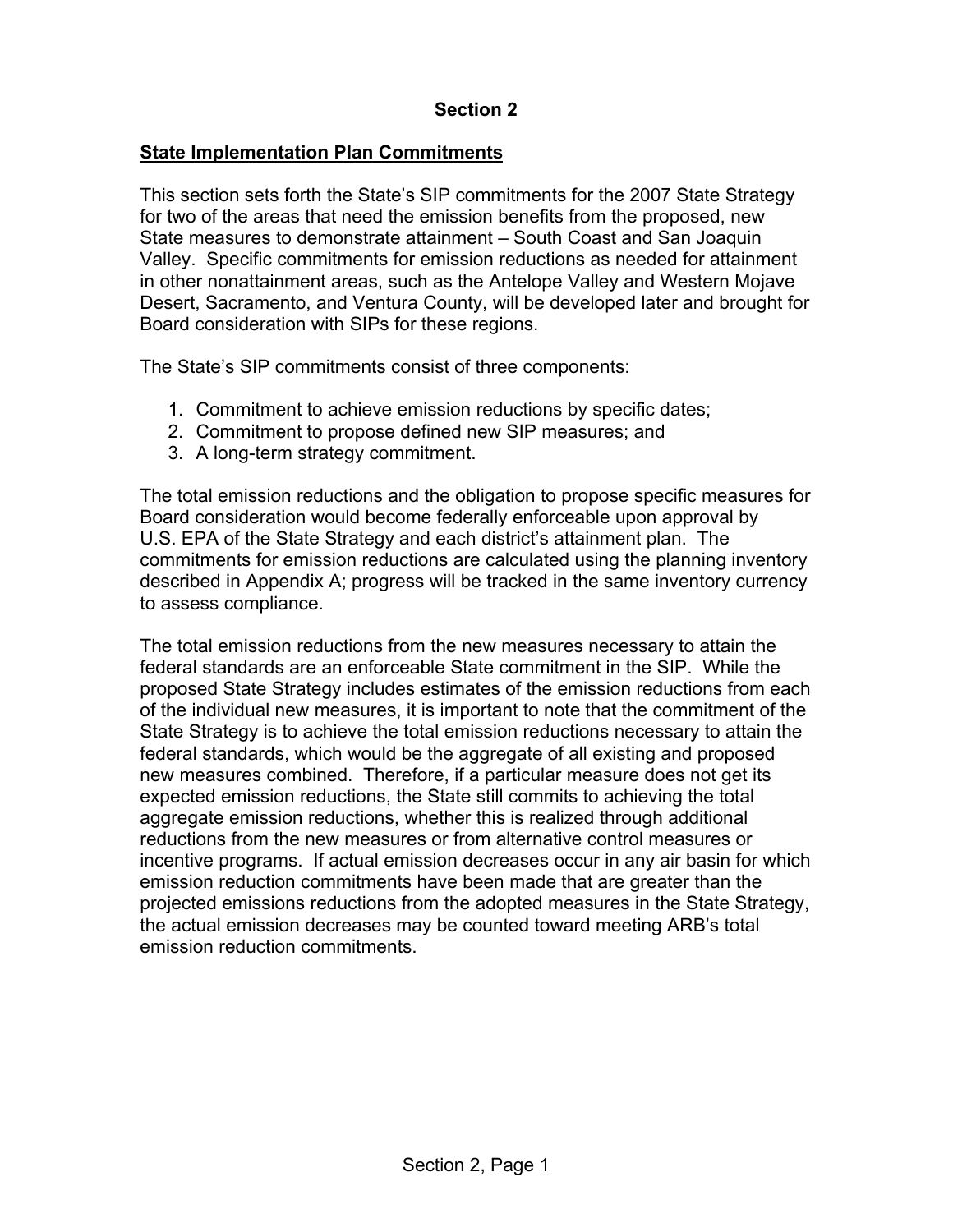## **Commitments to Reduce Emissions**

The tables below describe the tons per day emission reduction commitment proposal for Board approval. ARB staff proposes to commit to achieve the emission reductions set forth in these tables, by the dates indicated in the table on page 5 of this section entitled, "Schedule for Board Consideration of Proposed ARB Rulemaking." The reductions may be achieved through a combination of actions, including regulations, incentives, and other enforceable mechanisms.

| Year                           | <b>NOx</b>       | <b>ROG</b>      | <b>Direct</b><br><b>PM2.5</b> | SOx |
|--------------------------------|------------------|-----------------|-------------------------------|-----|
| 2014                           | 122              | 46              | 9                             | 20  |
| 2020 <sup>1</sup>              | 144              | 52              |                               |     |
| 2023                           | 141              | 54              |                               |     |
| 2023 CAA 182(e)(5)<br>measures | 241 <sup>2</sup> | 40 <sup>2</sup> |                               |     |

#### **Summary of Emission Reduction Commitments – South Coast**

 $1$ <sup>T</sup> The 2020 commitment in the South Coast is necessary to provide for attainment in the

downwind nonattainment areas.<br><sup>2</sup> The reductions of NOx and ROG from 182(e)(5) measures will be reassessed as new SIPs are developed and revised.

## **Summary of Emission Reduction Commitments – South Coast Additional NOx Reductions to Meet District's PM2.5 Target**

| Year | <b>NOx</b> |
|------|------------|
| 2014 | 30         |

#### **Commitments to Secure Additional Emission Reductions to Help Meet the South Coast District's PM2.5 Emission Reduction Target**

ARB commits to secure 30 tons per day (tpd) of NOx emission reductions in the South Coast Air Basin by 2014 (in addition to the 122 tpd NOx commitment in the table on page 18 of this document). In addition, ARB commits to working with the South Coast Air Quality Management District (District) to secure funding for the District to achieve 6 tpd of NOx emission reductions from port-related and other sources and from Metrolink trains (see table on page 2, Section 1), and to backstop the District's 6 tpd emission reduction commitment. "Backstop" means that ARB commits to secure some or all of the 6 tpd of the District's emission reduction commitment if the District fails to achieve the emission reductions.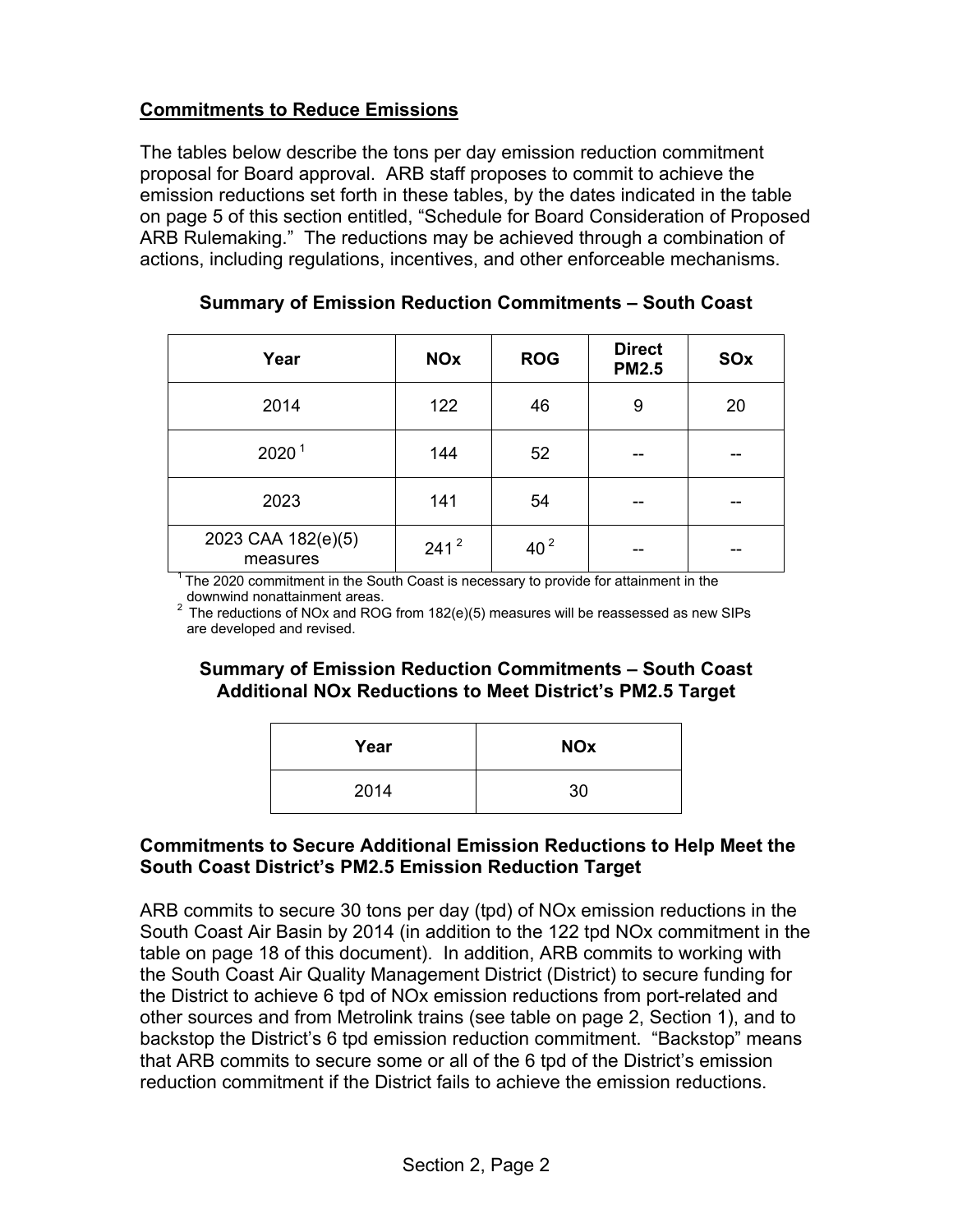ARB's emission reduction commitments may be achieved through a combination of actions including but not limited to the implementation of control measures; the expenditure of local, State or federal incentive funds; or through other enforceable measures. In addition, ARB may meet its emission reduction commitments by securing ROG, SOx, or direct PM2.5 emission reductions instead of NOx reductions, if these reductions achieve the equivalent air quality benefit of reducing NOx as specified in Table V-2-14 of the District's Air Quality Management Plan (AQMP) as replicated below. Finally, if actual emission decreases occur in the South Coast Air Basin that are greater than the projected emissions reductions from the adopted measures in the State Strategy, the actual emission decreases may be counted toward meeting ARB's total emission reduction commitments.

If U.S. EPA makes a finding under section 179(c)(1) of the Clean Air Act that the South Coast Air Basin has attained the Annual Average PM2.5 National Ambient Air Quality Standard before the entire commitment has been achieved, ARB commits to achieving the remaining emission reductions, but they may be achieved after 2014 but no later than 2017.

#### Table V-2-14 of the South Coast AQMP **Relative Contributions of Precursor Emissions Reductions to Simulated Controlled Future-Year PM2.5 Concentrations**

| <b>Precursor (TPD)</b> | <b>PM2.5 Component</b>    | <b>Standardized</b><br><b>Contribution to Mass</b> |
|------------------------|---------------------------|----------------------------------------------------|
| <b>VOC</b>             | Organic Carbon            | Factor of 1                                        |
| <b>NO<sub>x</sub></b>  | <b>Nitrate</b>            | Factor of 3                                        |
| <b>PM2.5</b>           | Elemental Carbon & Others | Factor of 5                                        |
| SOx                    | Sulfate                   | Factor of 10                                       |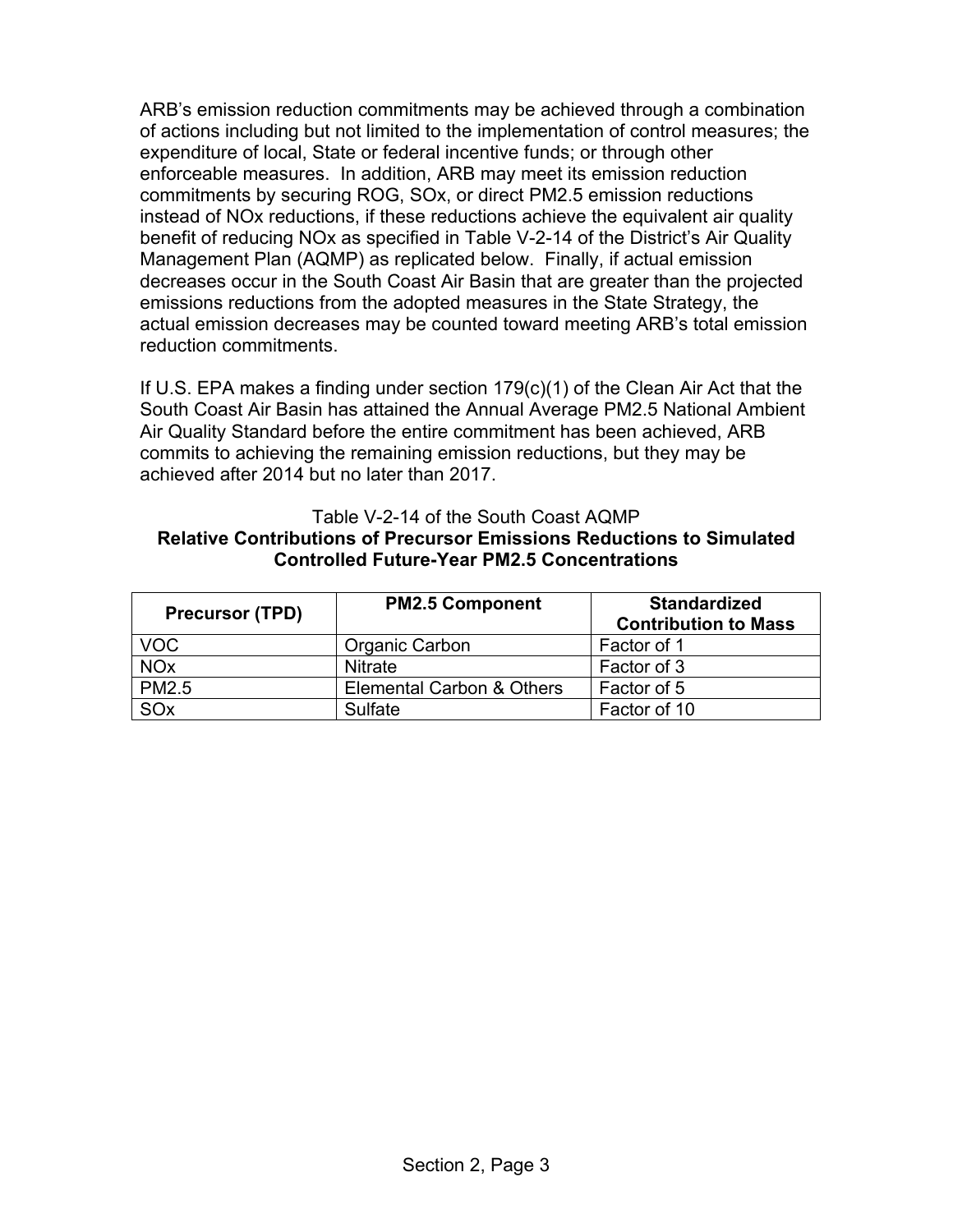**Summary of Emission Reduction Commitments – San Joaquin Valley** 

| Year                           | <b>NOx</b>      | <b>ROG</b> | <b>Direct</b><br><b>PM2.5</b> | SOx |
|--------------------------------|-----------------|------------|-------------------------------|-----|
| 2014                           | 76              | 23         | 5                             | 0   |
| 2020                           | 56              | 24         |                               |     |
| 2023                           | 46              | 25         |                               |     |
| 2023 CAA 182(e)(5)<br>measures | 81 <sup>1</sup> |            |                               |     |

 $1$ <sup>1</sup> The reductions of NOx and ROG from 182(e)(5) measures will be reassessed as new SIPs are developed and revised.

#### **Summary of Emission Reduction Commitments – San Joaquin Valley NOx Reductions to Accelerate Ozone Standard Attainment**

| Year | <b>NOx</b> |
|------|------------|
| 2017 | 67-72      |

## **Summary of Emission Reduction Commitments – Coachella Valley**

| Year | <b>NOx</b> | <b>ROG</b> |
|------|------------|------------|
| 2018 |            |            |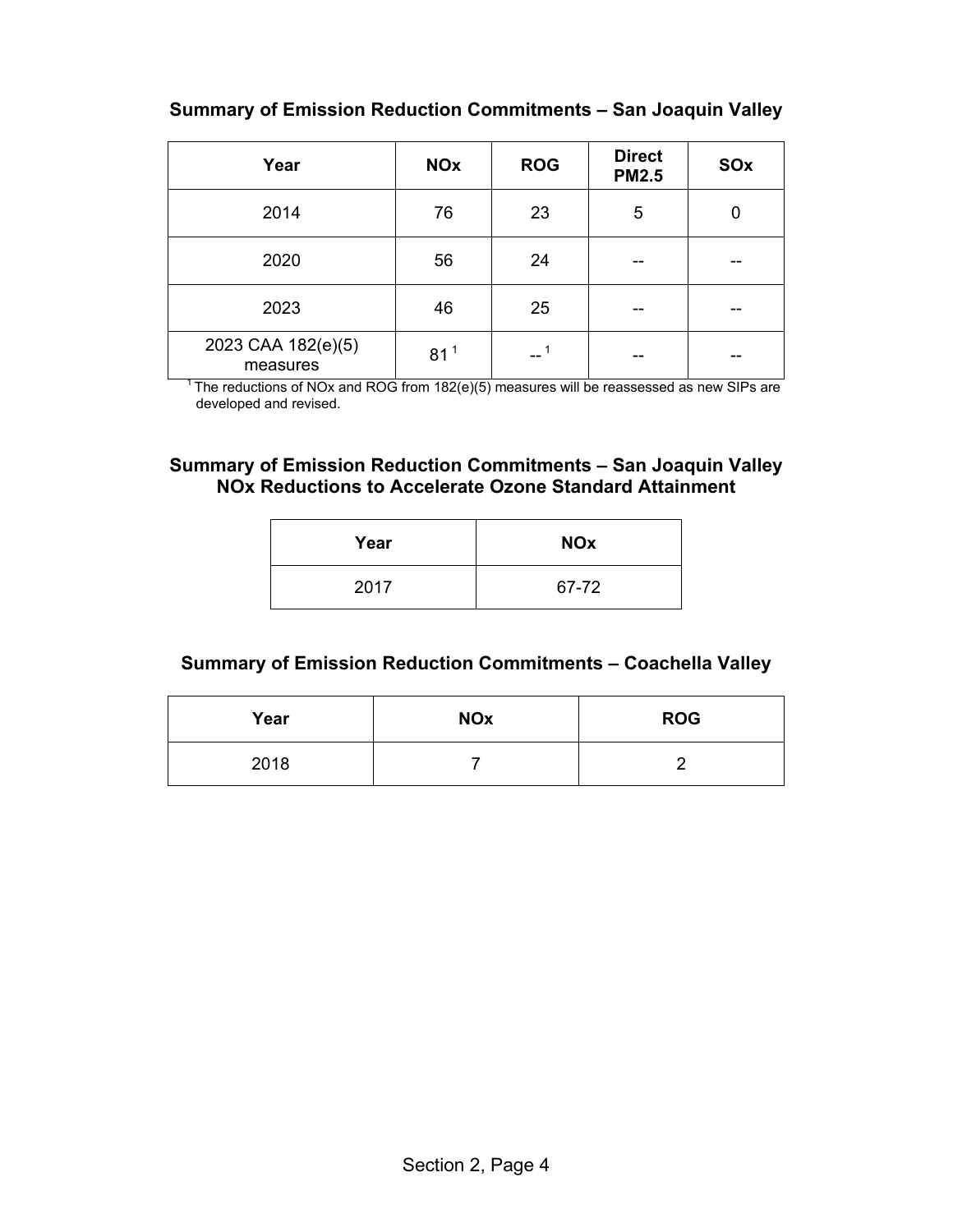## **Commitment to Propose Defined New SIP Measures**

In addition to the commitment to reduce emissions by 2014, 2020 and 2023, ARB staff also proposes to commit to submit to the Board and propose for adoption the list of proposed new ARB control measures shown in the table below. The Board shall take action on or before the dates set forth in the following table. Such action by the Board may include any action within its discretion.

| <b>Proposed New SIP Measures</b>                                 | Year      |
|------------------------------------------------------------------|-----------|
| Cleaner In-Use Off-Road Equipment                                |           |
| Modifications to Reformulated Gasoline Program                   |           |
| <b>Cleaner Main Ship Fuel</b>                                    | 2007      |
| Clean Up Existing Harbor Craft                                   |           |
| Enhanced Vapor Recovery for Above Ground Storage Tanks           |           |
| <b>Cleaner In-Use Heavy-Duty Trucks</b>                          |           |
| <b>Port Truck Modernization</b>                                  | 2008      |
| <b>Ship Auxiliary Engines</b>                                    |           |
| <b>Cleaner Line-Haul Locomotives (Enforceable Agreement)</b>     |           |
| Consumer Products Program I                                      |           |
| Cleaner In-Use Agricultural Equipment                            |           |
| New Emission Standards for Recreational Boats                    | 2009-2010 |
| <b>Expanded Off-Road Recreational Vehicle Emission Standards</b> |           |
| <b>Additional Evaporative Emission Standards</b>                 |           |
| <b>Consumer Products Program II</b>                              | 2010-2012 |

#### **Schedule for Board Consideration of Proposed ARB Rulemaking**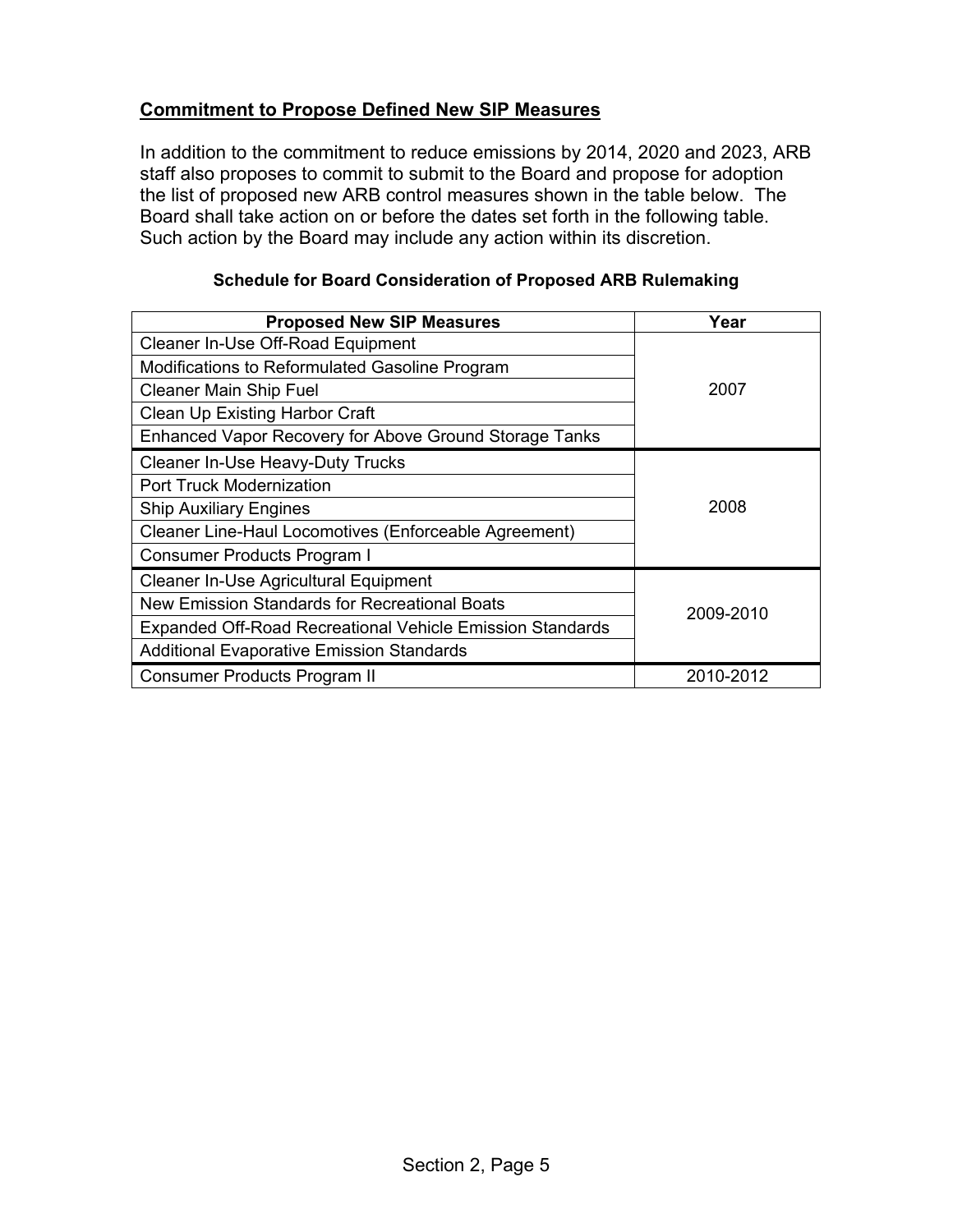| <b>Proposed New SIP Measures</b>                                           | Implementing<br><b>Agency</b> | <b>Expected</b><br><b>Action</b> | <b>Expected</b><br>Implemen-<br>tation |
|----------------------------------------------------------------------------|-------------------------------|----------------------------------|----------------------------------------|
| <b>Passenger Vehicles</b>                                                  |                               |                                  |                                        |
| <b>Smog Check Improvements</b>                                             | <b>BAR</b>                    | 2007-2008                        | By 2010                                |
| <b>Expanded Vehicle Retirement</b>                                         | ARB/BAR                       | 2008-2014                        | 2008-2014                              |
| Modifications to Reformulated Gasoline<br>Program                          | ARB                           | 2007                             | Phase-in<br>starting 2010              |
| <b>Trucks</b>                                                              |                               |                                  |                                        |
| <b>Cleaner In-Use Heavy-Duty Trucks</b>                                    | <b>ARB</b>                    | 2008                             | 2010-2015                              |
| <b>Goods Movement Sources</b>                                              |                               |                                  |                                        |
| Auxiliary Ship Engine Cold Ironing and<br><b>Other Clean Technology</b>    | EPA/ARB/<br>Local             | 2007-2008                        | Phase-in<br>starting 2010              |
|                                                                            | EPA/ARB                       | Fuel: 2007                       | 2007-2010                              |
| Cleaner Main Ship Engines and Fuel                                         | Local                         | Engines:<br>2009                 | Phase-in<br>starting 2010              |
| <b>Port Truck Modernization</b>                                            | ARB/Local                     | 2007-2008                        | 2008-2020                              |
| Accelerated Introduction of Cleaner<br><b>Line-Haul Locomotives</b>        | <b>EPA/ARB</b>                | 2007-2008                        | Starting in 2012                       |
| Clean Up Existing Harbor Craft                                             | <b>ARB</b>                    | 2007                             | 2009-2018                              |
| <b>Off-Road Equipment</b>                                                  |                               |                                  |                                        |
| Cleaner In-Use Off-Road Equipment                                          | ARB                           | 2007                             | Phase-in<br>starting 2008              |
| Cleaner In-Use Agricultural Equipment                                      | <b>ARB</b>                    | 2009                             | Phase-in<br>starting 2014              |
| <b>Other Off-Road Sources</b>                                              |                               |                                  |                                        |
| New Emission Standards for<br><b>Recreational Boats</b>                    | <b>ARB</b>                    | 2009-2010                        | 2012-2013                              |
| <b>Expanded Off-Road Recreational</b><br><b>Vehicle Emission Standards</b> | <b>ARB</b>                    | By 2010                          | 2012-2015                              |
| <b>Enhanced Vapor Recovery for Above</b><br><b>Ground Storage Tanks</b>    | <b>ARB</b>                    | 2007                             | Phase-in<br>starting 2008              |
| <b>Additional Evaporative Emission</b><br><b>Standards</b>                 | ARB                           | By 2010                          | 2010-2012                              |
| <b>AREAWIDE SOURCES</b>                                                    |                               |                                  |                                        |
| <b>Consumer Products Program</b>                                           | ARB                           | 2007-2008<br>2010-2012           | By 2010<br>By 2012-2014                |
| <b>DPR Pesticide Regulation</b>                                            | <b>DPR</b>                    | 2008                             | 2008                                   |

#### **State Strategy Proposed New SIP Measures Implementing Agency – Expected Action – Expected Implementation**

DPR = Department of Pesticide Regulation. BAR = Bureau of Automotive Repair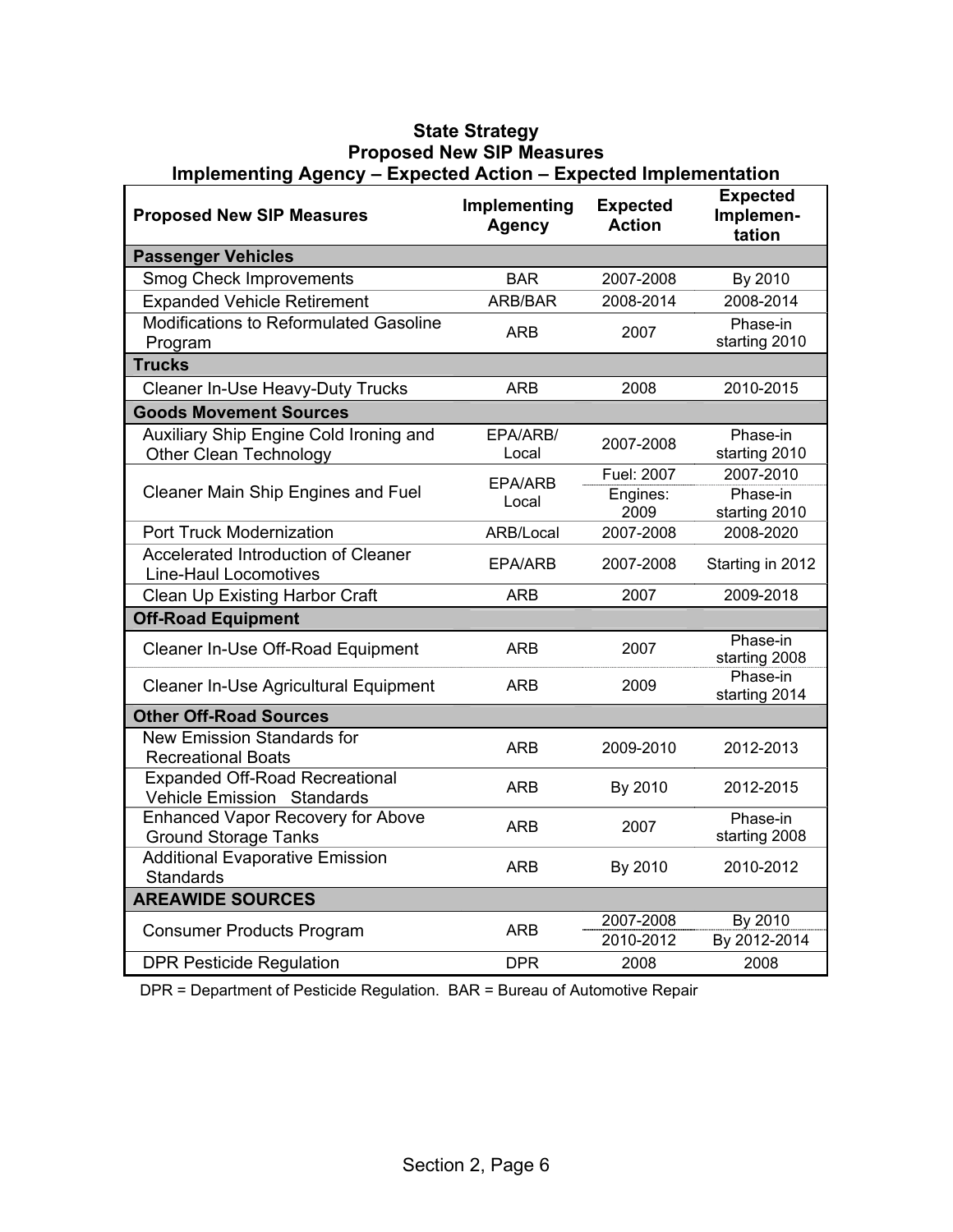## **Cleaner In-Use Heavy-Duty Trucks**

(replaces 4/26/07 version)

Federal and State engine standards will ensure that by 2010 all new diesel heavy-duty trucks are 90 percent cleaner than new 2006 trucks. This tremendous progress is on top of a 65 percent reduction in NOx and an 85 percent reduction in particulate matter since 1990. Since trucks last a long time, we must bring newer trucks into the fleet at a faster pace, clean up older, dirtier trucks, and keep the clean trucks clean longer to help meet air quality goals.

Between now and 2014 existing programs reduce heavy-duty truck emissions by 50 percent. This proposed measure would reduce 2014 emissions another 60 percent. The measure would accomplish these new reductions through a program to reduce emissions from the legacy fleet involving accelerating the turnover to new truck engines and retrofitting the remaining trucks with emission reduction devices, and through an excess emissions program.

#### Legacy Fleet Emission Reduction Program

Newer heavy-duty trucks are typically used in long-haul service. After seven or eight years, they are often sold and their service is typically shifted to shorterhaul work. These trucks may remain in service within a given region for another 20 years or more.

An in-use truck program would focus on overcoming the slower rate of heavyduty truck turnover to cleaner engines and retrofitting the remaining trucks with emission control devices such as particulate matter filters. The most comprehensive way to accomplish this would be through an "in-use" fleet rule that would require truck owners to meet specified emission levels. The proposed measure would address fleets operating in California regardless of whether they are registered out of state and would also address trucks serving California ports.

The emission reduction impact of the proposed measure would be equivalent to having the entire model year 2006 and older heavy-duty truck fleet meet model year 2007 emission levels by 2014. While separate rulemaking efforts, along with other actions, will be used to address private truck fleets and port trucks, the relative emission reduction goals for both efforts are the same. The proposed measure would generate additional emission reductions beyond 2014, achieving reductions needed to meet the ozone air quality standard.

The proposed measure would provide an additional 27 tons per day of NOx reductions in the South Coast in 2014 over what was proposed in the April 2007 proposed State Strategy in order to help meet the South Coast District's PM2.5 target. The proposed measure would also provide an additional 17 tons per day of NOx reductions in the San Joaquin Valley in 2017 over the impact (45 tons per day) of what was proposed in the April 2007 proposed State Strategy in order to help accelerate ozone air quality progress.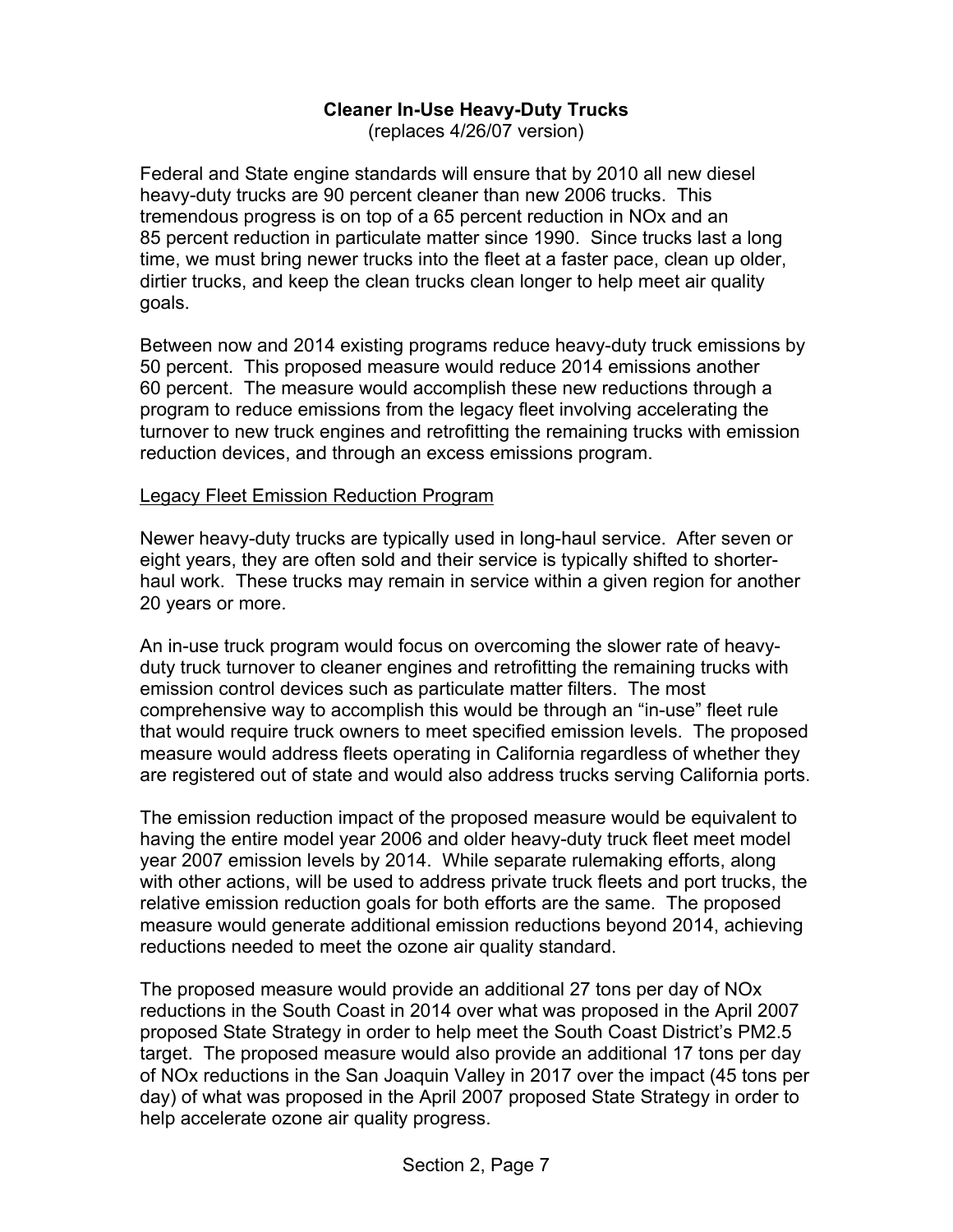Rulemaking is currently in progress for a port truck modernization rule. ARB staff has also recently begun informational workshops on a heavy-duty truck in-use fleet rule, and has started to identify and explore the many emissions inventory, technology, financial, and logistical issues involved in crafting the most effective rule possible. ARB staff will be studying and requesting feedback from stakeholders on many issues, including: the characteristics of trucks registered outside of California; cost implications, especially to truck owner-operators, and ways to avoid any competitive disadvantage for various categories of truck owners; and the most efficient use of limited public incentive funds to achieve maximum emission benefits and lessen financial burden on truck owners.

#### Excess Emissions Program

An estimate of deterioration of emission controls has historically been built into ARB's projections of future emissions. As new engine technologies are introduced over the next few years, we need to ensure that the complex engine electronics and control devices used to make trucks so much cleaner are not more prone to failure, tampering or malmaintenance, and that deterioration does not reduce the benefits of the new standards. As the 2010 new engine standards are implemented, we will evaluate the in-use emissions and develop approaches to reduce excess emissions from trucks.

Under an existing program, heavy-duty trucks are inspected at random roadside locations for excessive smoke, and are inspected for tampered emission control systems. Owners of vehicles that do not pass these inspections are issued citations that require prompt repairs and carry civil penalties. This measure could include an expansion of this program.

While the design and evaluation of the specific program features has yet to be determined, ARB staff estimates that this concept has the potential to reduce NOx deterioration emissions by approximately 50 percent.

## **Estimated Emission Reductions**

|              | (tons per day)            | 2006 | 2014 | 2020 | 2023 |
|--------------|---------------------------|------|------|------|------|
| <b>ROG</b>   | <b>Baseline emissions</b> | 16   | 10   |      |      |
|              | Potential reductions      | --   | 7.5  | 2.6  | 1.7  |
| <b>NOx</b>   | <b>Baseline emissions</b> | 238  | 131  | 79   | 65   |
|              | Potential reductions      |      | 76.0 | 34.9 | 25.3 |
| <b>PM2.5</b> | <b>Baseline emissions</b> | 10.2 | 5.3  | 3.3  | 2.8  |
|              | Potential reductions      | --   | 4.3  | 1.8  | 1.3  |

#### **South Coast**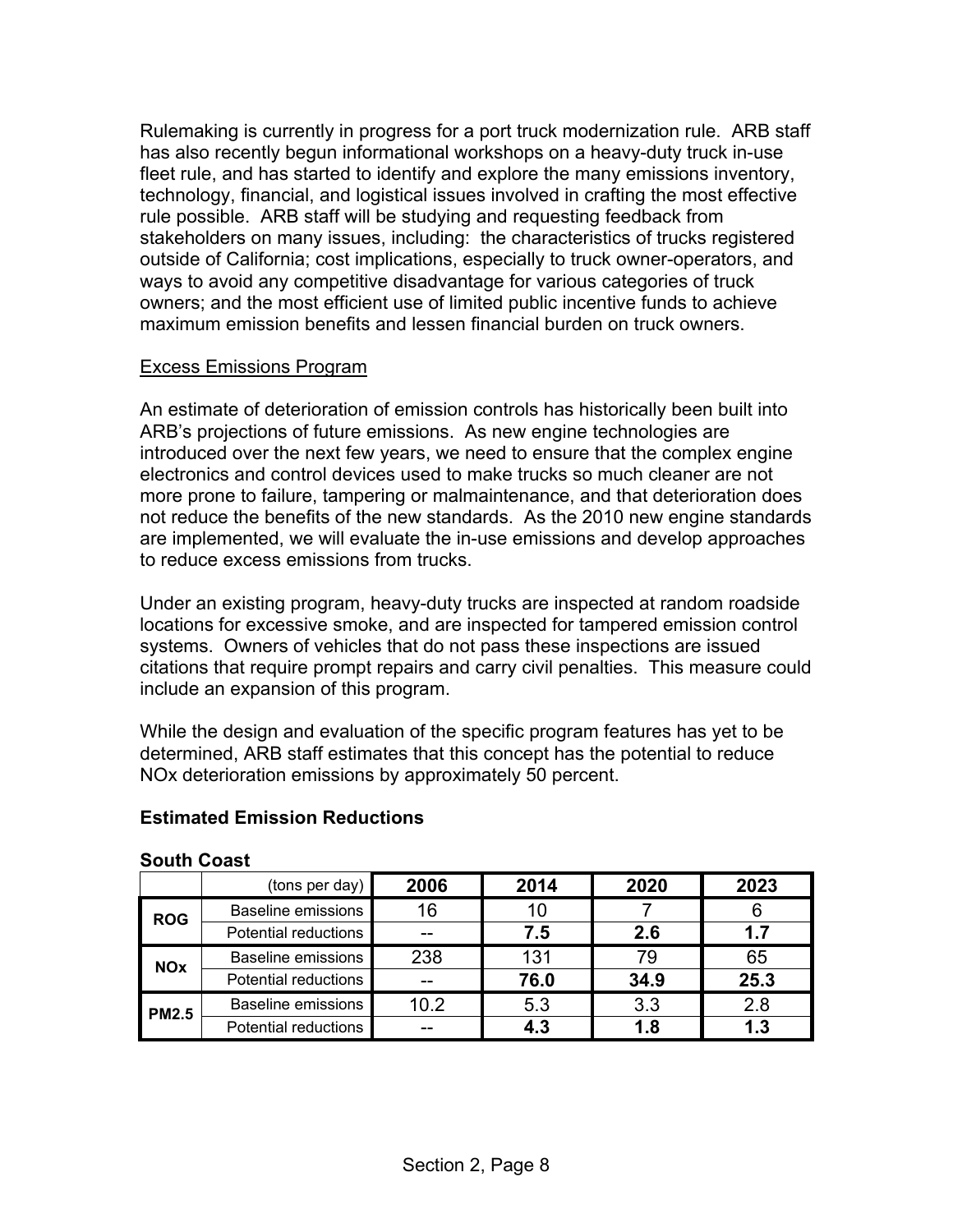#### **San Joaquin Valley**

|              | (tons per day) $ $          | 2006 | 2014 | 2020 | 2023 |
|--------------|-----------------------------|------|------|------|------|
| <b>ROG</b>   | <b>Baseline emissions</b>   | 20   | 13   |      |      |
|              | Potential reductions        |      | 6.4  | 3.3  | 2.3  |
| <b>NOx</b>   | <b>Baseline emissions</b>   | 277  | 150  | 88   | 72   |
|              | <b>Potential reductions</b> |      | 61.4 | 30.2 | 21.2 |
| <b>PM2.5</b> | <b>Baseline emissions</b>   | 11.4 | 5.5  | 3.2  | 2.6  |
|              | Potential reductions        |      | 3.6  | 1.6  | 1.2  |

Baseline emissions represent emissions from diesel-fueled medium- and heavy heavy-duty trucks. (Note: Baseline emissions reflect adjustments not included in the SIP Emission Inventory Projections on ARB's website. The adjustments include sleeper truck idling restrictions, diesel engine software upgrade, and emission reductions from the Carl Moyer Program.)

## **Timing**

Action: 2008 Expected Implementation: 2010-2015

## **Staff Proposed SIP Commitment**

ARB staff proposes to commit to bring this measure to the Board by 2008. ARB staff will initiate a rule development process designed to achieve the reductions shown for the South Coast and San Joaquin Valley in 2014, 2020, and 2023, plus the benefits referenced in the text for 2017 in the San Joaquin Valley. The measure as proposed by staff to the Board or adopted by the Board may provide more or less emission reductions than the amount shown.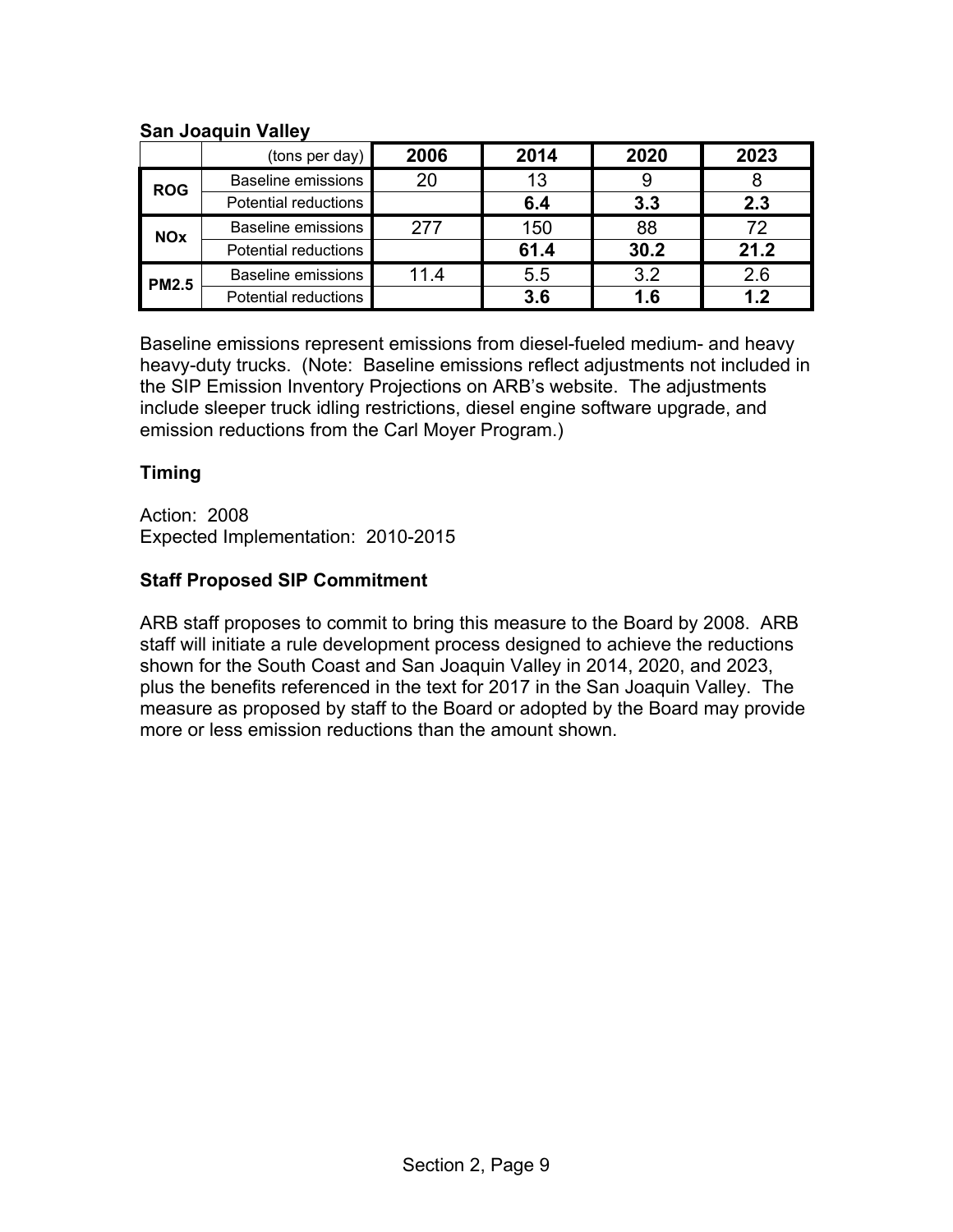## **Cleaner In-Use Off-Road Equipment**

(replaces 4/26/07 version)

Adopted emission standards for new off-road diesel engines are becoming increasingly more stringent, ensuring that new construction, mining, industrial, oil drilling and airport ground support equipment become progressively cleaner. The cleanest standards for NOx emissions in these categories will phase in from 2013-2015. However, large diesel off-road equipment with more than 25 horsepower remain in use for long periods of time, often 25 years or more. This long life means that new, lower emitting engines are introduced into fleets relatively slowly with the result that the emission reductions and associated health benefits from these cleaner engines will also be slow to materialize. Accelerating the introduction of cleaner engines and emissions control technologies into the statewide fleet is necessary to meet air quality standards.

This proposed measure is based on the regulation adopted by the Air Resources Board in July 2007. The adopted regulation requires owners of equipment larger than 25 horsepower to meet a stringent average emissions level across all of their equipment. The fleet average approach provides equipment owners flexibility in how they will comply, including: swapping older, dirtier engines with newer, cleaner engines; purchasing newer equipment (with cleaner engines); and, adding emission control devices to older engines. It also allows fleet owners to maintain a fleet with some engines which are cleaner than the fleet average and others which are dirtier, so that, on average, the fleet meets the target. The regulation also includes idling limits similar to those the Board has adopted for heavy duty trucks.

Staff began work on the rule in 2004 as part of the Diesel Risk Reduction Program. During early SIP development work in 2006, staff identified the necessity for large NOx emission reductions from off-road equipment and other diesel sources to meet the health-based federal air quality standards. Consequently, staff revised the control concept extensively to meet California's clean air needs relative to diesel particulates, ozone, and PM2.5.

This measure would reduce NOx emissions from large diesel off-road equipment in the South Coast Air Basin by approximately 10 percent in 2014 and by about 30 percent in 2023.

In addition to the statewide provisions of the new off-road diesel vehicle rule, the Board also approved an opt-in provision for a regional incentive program to achieve additional NOx reductions. The Surplus Off-road Opt-in for NOx (SOON) program gives air districts the option of requiring older, larger fleets to meet a higher level of control when incentive funds are available to help offset the cost of control. A SOON program funding commitment from the South Coast air district is estimated to achieve additional NOx emission reductions of 12 tons per day in the South Coast in 2014. If the San Joaquin Valley air district opts in to the SOON program it is estimated that approximately 4 tons per day of additional NOx reductions could be realized in the San Joaquin Valley in 2014. Since the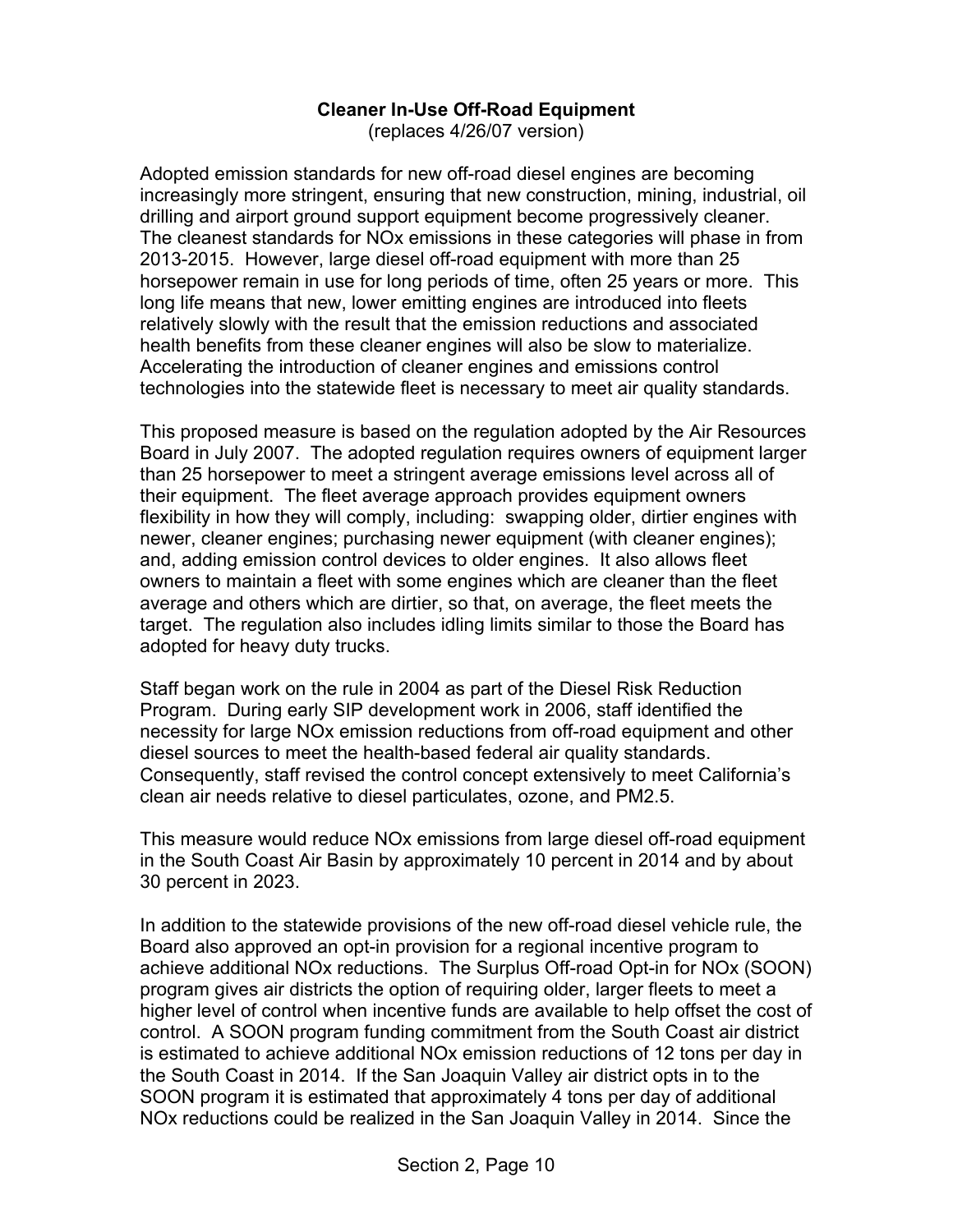SOON program reflects a local air district commitment that would enhance what the regulation would achieve, estimated SOON program emission reductions are not reflected in the tables below.

### **Estimated Emission Reductions**

|              | (tons per day)              | 2006  | 2014 | 2020 | 2023 |
|--------------|-----------------------------|-------|------|------|------|
| <b>ROG</b>   | <b>Baseline Emissions</b>   | 20.2  | 13.3 | 9.3  | 8.1  |
|              | <b>Potential Reductions</b> |       | 2.7  | 2.9  | 1.9  |
| <b>NOx</b>   | <b>Baseline Emissions</b>   | 143.2 | 96.1 | 59.0 | 46.5 |
|              | <b>Potential Reductions</b> |       | 10.5 | 18.7 | 13.9 |
| <b>PM2.5</b> | <b>Baseline Emissions</b>   | 8.1   | 4.9  | 2.6  | 1.8  |
|              | <b>Potential Reductions</b> |       | 2.6  | 1.8  | 1.3  |

#### **South Coast**

#### **San Joaquin Valley**

|              | (tons per day)              | 2006 | 2014 | 2020 | 2023 |
|--------------|-----------------------------|------|------|------|------|
| <b>ROG</b>   | <b>Baseline Emissions</b>   | 6.1  | 4.2  | 3.1  | 2.7  |
|              | <b>Potential Reductions</b> |      | 0.9  | 1.0  | 0.6  |
| <b>NOx</b>   | <b>Baseline Emissions</b>   | 47.6 | 32.8 | 21.6 | 17.7 |
|              | <b>Potential Reductions</b> |      | 3.7  | 7.0  | 5.4  |
| <b>PM2.5</b> | <b>Baseline Emissions</b>   | 2.3  | 1.5  | 0.8  | 0.6  |
|              | <b>Potential Reductions</b> |      | 0.8  | 0.6  | 0.4  |

Baseline emissions are from the OffRoad2007 model.

Emission reduction estimates are based on expected emission reductions from ARB's adopted In-Use Off-Road Diesel Vehicle rule.

The rule applies declining fleet averages for large fleets beginning in 2010. For NOx, the fleet averages for 2014 for most engine sizes are more stringent than Tier 1 emission levels. The corresponding PM fleet averages for 2014 are cleaner than Tier 2 emission levels. In 2020, fleet averages for NOx and PM are more stringent than Tier 3 emission levels. The means to reach these fleet averages are left to the equipment owners to decide. However, if a fleet cannot meet the NOx averages, it must turn over 8 percent of its total horsepower per year to cleaner engines (minimum Tier 2 engine) in the initial years and 10 percent per year in years after 2015. A fleet must retrofit 20 percent of its total horsepower with diesel particulate filters if it cannot meet the PM average. The rule would also restrict unnecessary idling. If an air district opts in to the SOON program, then fleets with more than 40 percent Tier 0 and Tier 1 vehicles and maximum power greater than 20,000 horsepower must apply for incentive funding if their fleet operating in the air district exceeds NOx targets, and must use the incentive funding for retrofits, repowers, or replacements to meet the NOx targets. Fleets with maximum power less than or equal to 20,000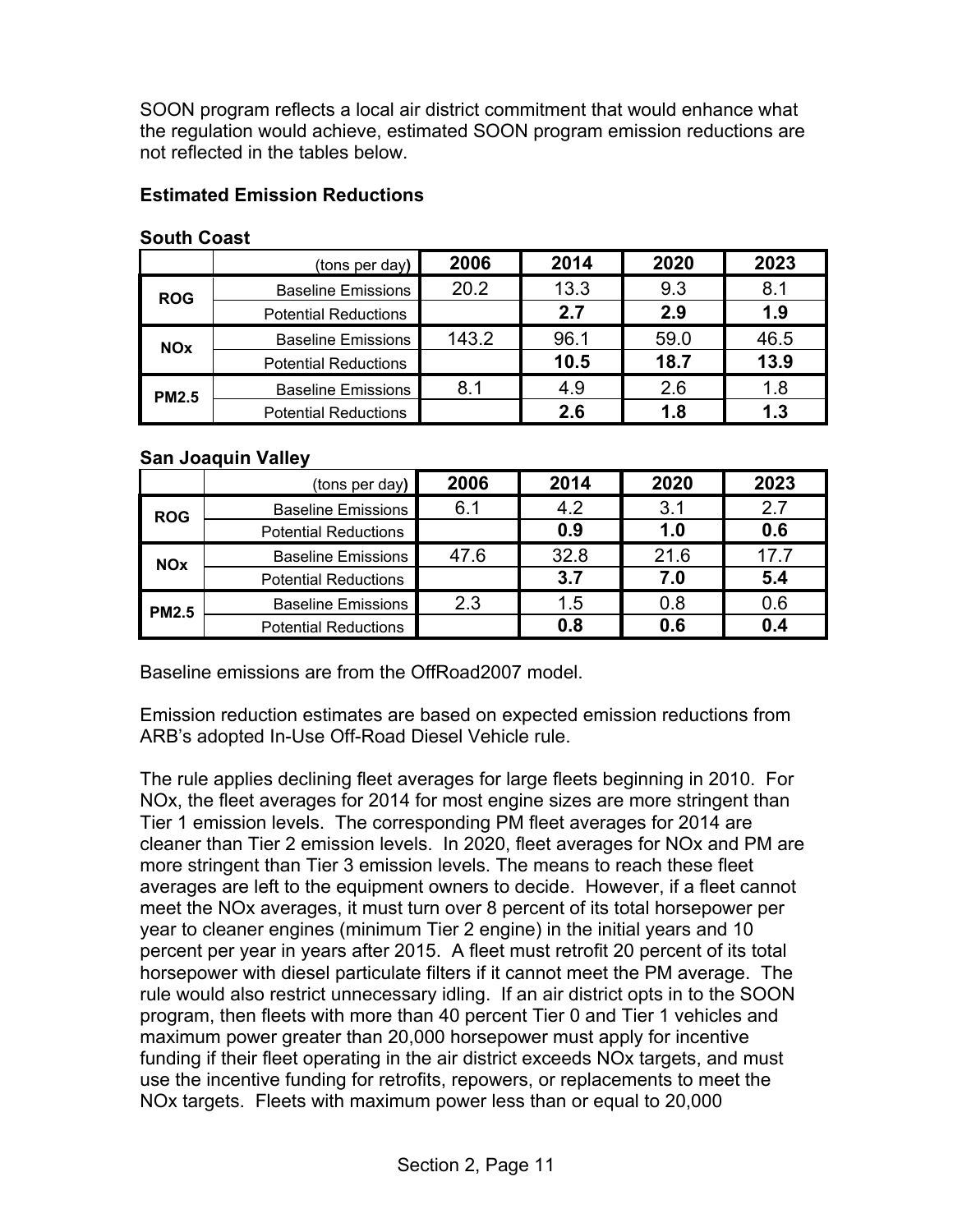horsepower are not required to apply for funding, but may choose to do so on a voluntary basis if they exceed NOx targets.

## **Timing**

Action: 2007 Expected Implementation: Phase-in starting 2008

## **Staff Proposed SIP Commitment**

The Air Resources Board adopted the In-Use Off-Road Diesel Vehicle rule at its July 2007 meeting.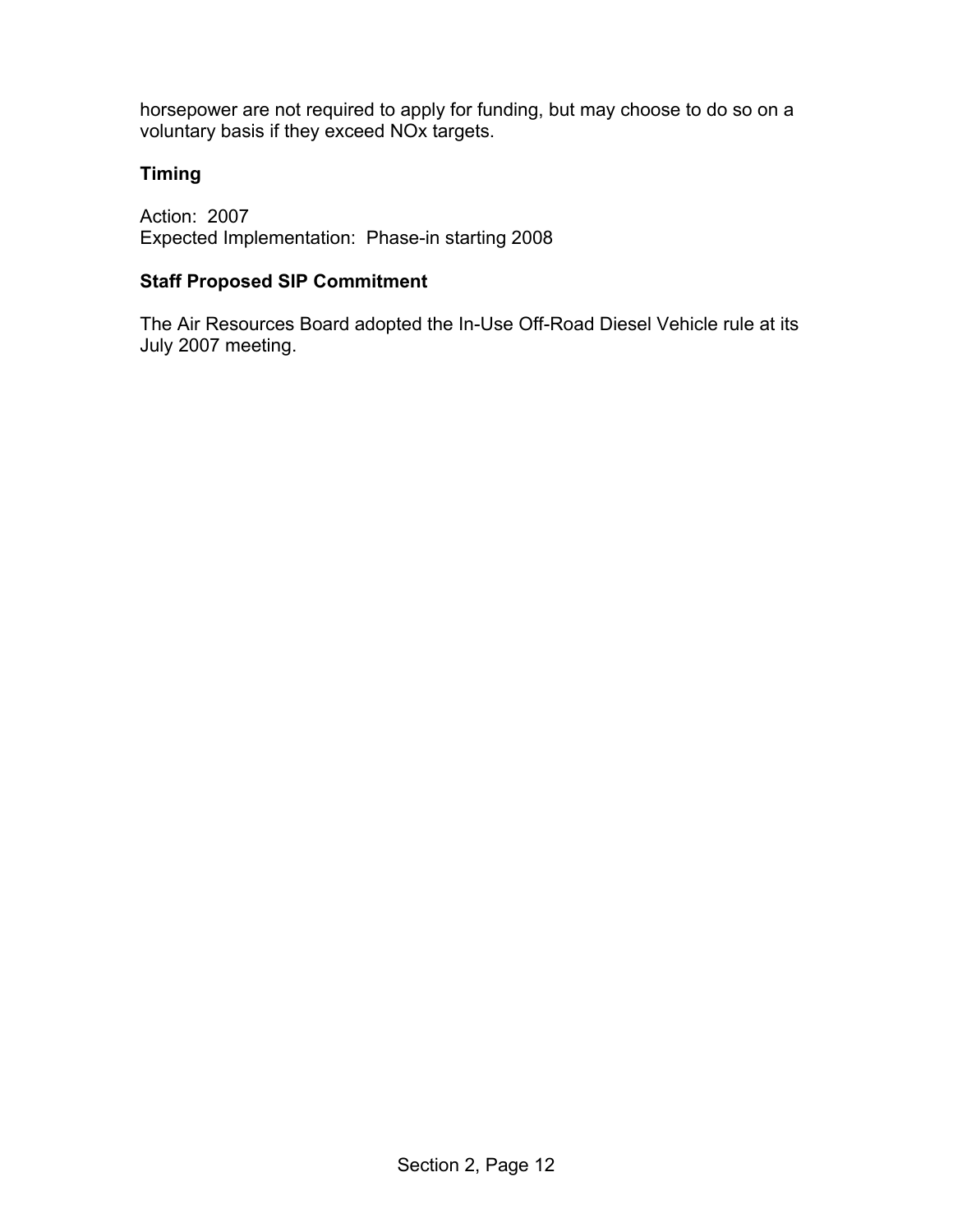#### **Co-Benefits from Greenhouse Gas Reduction Measures**  (new measure)

The California Global Warming Solutions Act of 2006 (AB 32) establishes a comprehensive program to curb greenhouse gases. The law requires ARB to implement a statewide strategy to reduce greenhouse gas emissions by roughly 25 percent by 2020. As engines, equipment and manufacturing processes are made more efficient to reduce greenhouse gases, some criteria pollutant emissions are reduced as well. This measure would include the criteria pollutant emission reduction co-benefits of ARB's actions and other actions within the State to mitigate climate change as mandated by AB 32.

Early action measures to help meet AB 32's goal have already been adopted by ARB and more have been proposed. Governor Schwarzenegger has initiated programs (such as the Green Buildings Initiative and California Solar Initiative) to reduce energy use and greenhouse gases. AB 32 includes an aggressive timeline for ARB action that includes adopting regulations by January 2011 to achieve the maximum technologically feasible and cost-effective reductions in greenhouse gases.

ARB staff estimates that greenhouse gas reduction measures would reduce roughly 3 tons per day of NOx in the South Coast by 2014.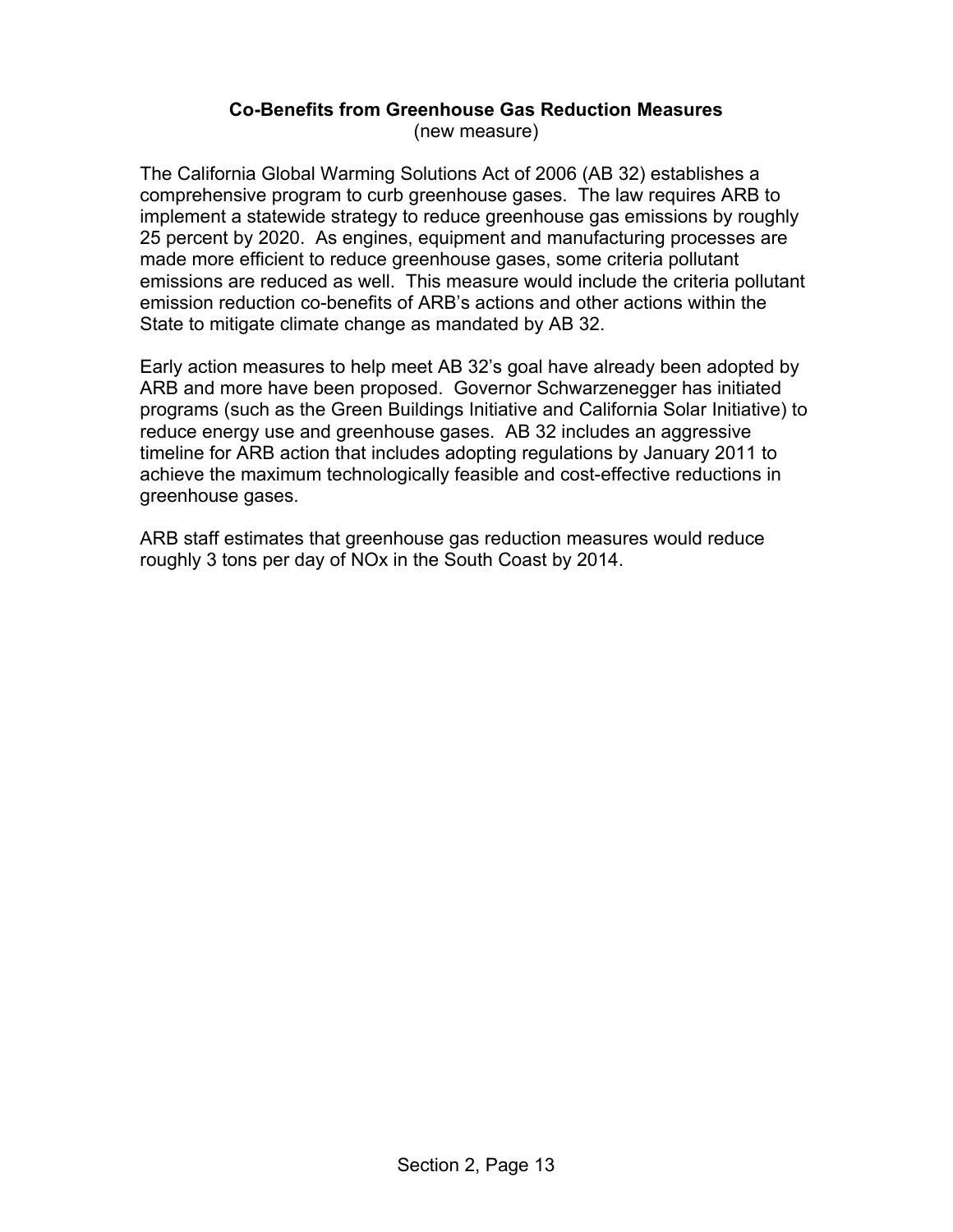## **Cleaner In-Use Agricultural Equipment**

(replaces 4/26/07 version)

New engines used in agricultural equipment, primarily tractors, must meet the same standards as other off-road engines, ensuring that new equipment becomes progressively cleaner. Just as in other off-road applications, diesel agricultural equipment can remain in use for long periods of time. This long life means that equipment with new, lower emitting engines are introduced into fleets relatively slowly with a direct impact on the pace that emission reductions materialize.

The cleanup of agricultural in-use equipment is primarily an issue in the San Joaquin Valley with its large agricultural economy. Natural turnover of the agricultural fleet will reduce emissions significantly, but not sufficiently to meet the region's clean air needs.

Therefore, the goal of this measure is to accelerate fleet turnover to equipment with engines meeting the cleanest new engine NOx standard as quickly as possible. When that conversion can begin is linked to the phase-in of U.S. EPA's standards for off-road diesel engines. The cleanest standards for small engines, 25 hp and below, already apply. Unfortunately, the cleanest standards for larger engines do not come on line until 2013, 2014, or 2015 depending on the engine size. ARB estimates that about three-quarters of all NOx emission from agricultural equipment come from equipment with diesel engines in the midsize range, 50 to 175 hp.

Given the timing of the federal NOx standards and importance of the clean-up of equipment in the midsize ranges, ARB staff proposes to begin full implementation of the fleet clean-up measure in 2014. During detailed rulemaking, ARB staff will evaluate the opportunity and benefit of beginning earlier for equipment in the narrow size ranges where clean equipment are available before 2014. The availability of incentives will be the critical factor along with equipment availability governing how fast the equipment can be done.

Emission reduction estimates are based on ARB's OFFROAD2007 emissions model. That model is based on equipment population data from the U.S. Department of Agriculture's Census of Agriculture (1992) and general assumptions about the useful life of the equipment and their operating hours. During rule development for ARB's recently adopted construction equipment rule, ARB staff collected detailed population, use, and age data from the construction industry that was used to refine emission estimates. The same effort must be done for farm equipment. Staff expects that it will result in substantially different estimates from the emissions and the measure benefits presented below.

While staff expects to start rule development beginning with a fleet average approach like that used in the construction equipment clean-up rule, the economics of the agricultural industry will factor heavily into the design of the final rule. Farmers face a unique market structure that affects their ability to pass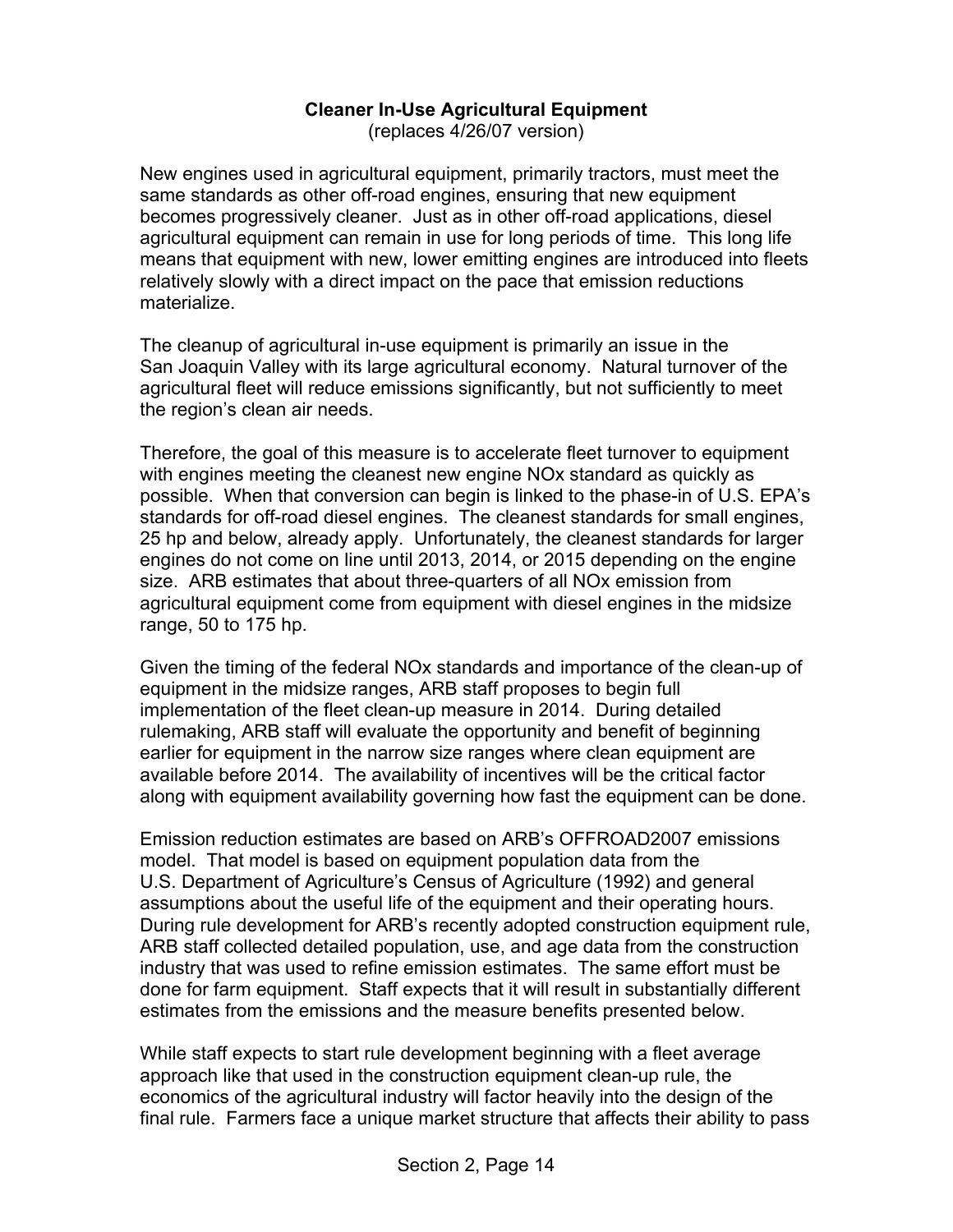costs on to their buyers. For some operations, especially the largest with the advantage of economic scale, an equipment replacement schedule will already be part of their business plan. But for smaller operations with just one or two pieces of equipment, the current business plan may be to retain existing equipment for as long as possible. Maximizing reductions in light of factors such as these will require careful rule design and the optimum use of incentives.

|              | (tons per day)              | 2006 | 2017*       |  |  |
|--------------|-----------------------------|------|-------------|--|--|
| <b>ROG</b>   | <b>Baseline Emissions</b>   | 13   |             |  |  |
|              | <b>Potential Reductions</b> |      | $0.6 - 1.3$ |  |  |
| <b>NOx</b>   | <b>Baseline Emissions</b>   | 62   | 25          |  |  |
|              | <b>Potential Reductions</b> |      | $5 - 10$    |  |  |
| <b>PM2.5</b> | <b>Baseline Emissions</b>   | 3.5  | 1.3         |  |  |
|              | <b>Potential Reductions</b> |      |             |  |  |

#### **San Joaquin Valley**

\* Does not represent final implementation date

#### **Timing**

Action: 2009 Expected Implementation: Beginning in 2014

#### **Staff Proposed SIP Commitment**

ARB staff proposes to commit to bring this measure to the Board by 2009. ARB staff will initiate a rule development process designed to achieve the reductions shown for the San Joaquin Valley nonattainment areas. The rule will be phased in beginning in 2014. The final implementation date will be determined in the rulemaking process. The measure as proposed by staff to the Board or adopted by the Board may provide more or less than the amount shown based additional information including but not limited to emission inventory updates.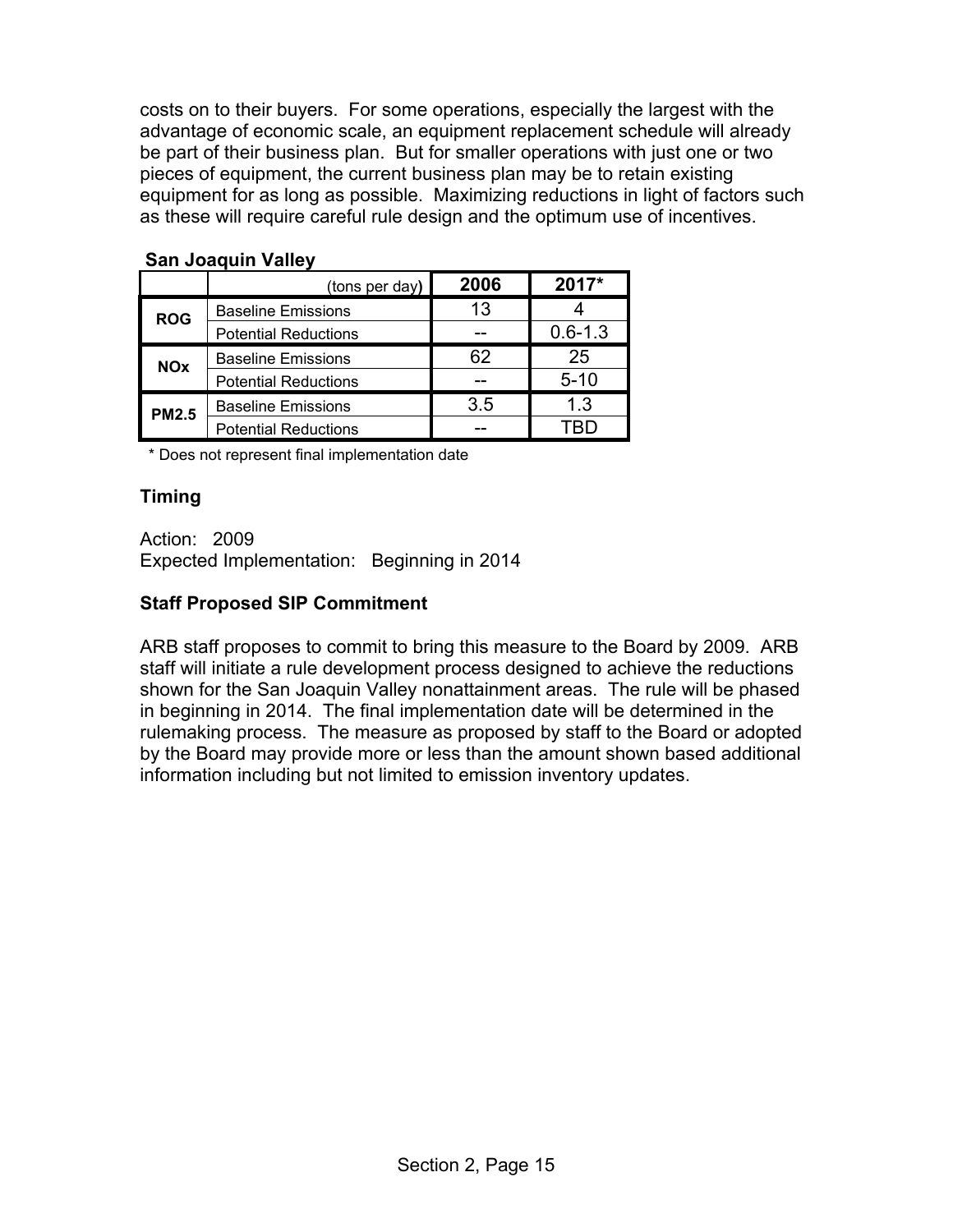## **Attachment**

**September 14, 2007 3-Agency Staff Document: "Meeting the South Coast District's PM2.5 Emission Reduction Target"**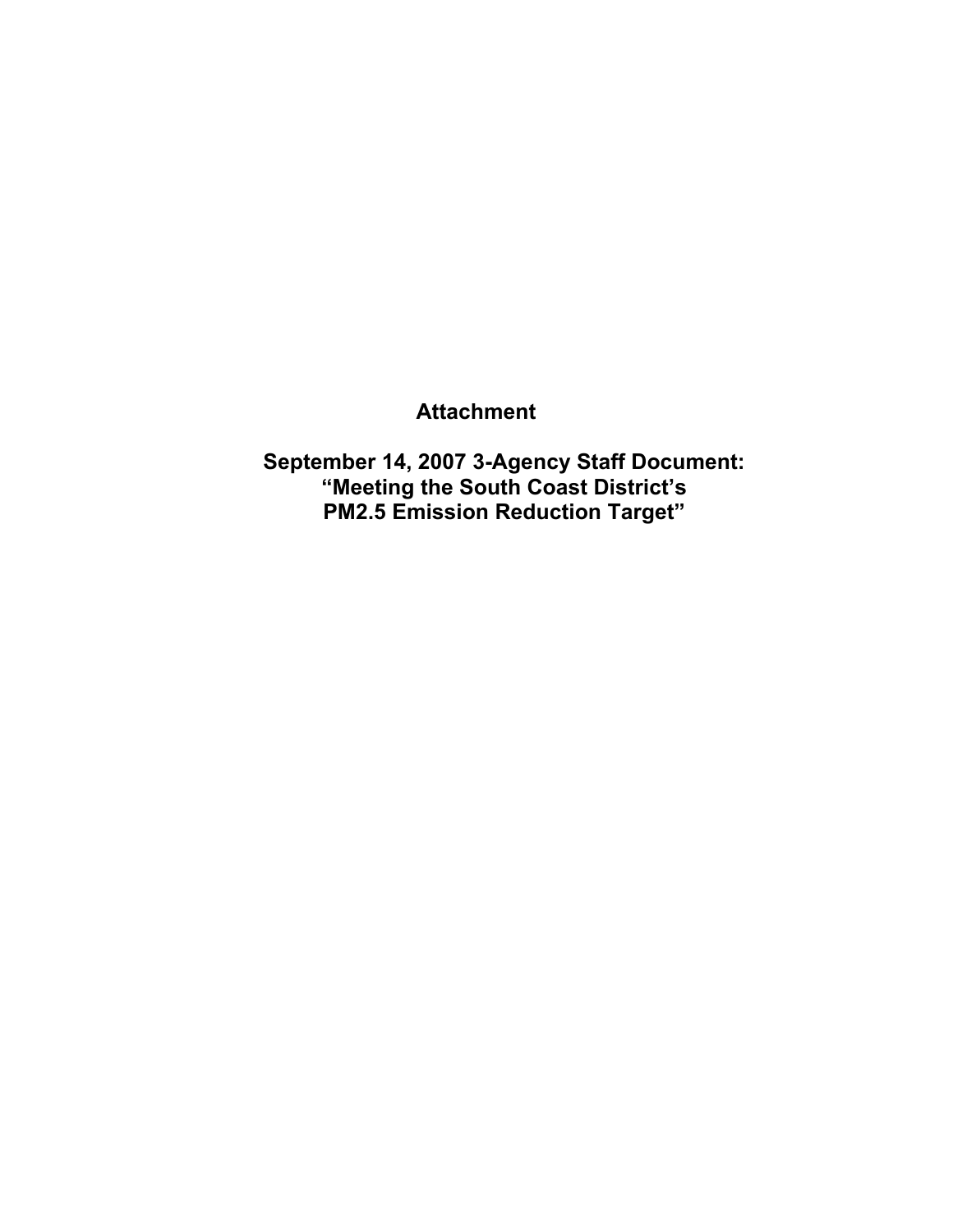# **Meeting the South Coast District's PM2.5 Emission Reduction Target**

(September 14, 2007)

At the June 22, 2007 Air Resources Board (ARB or Board) hearing on the proposed State Strategy for California's 2007 State Implementation Plan, staff described the PM2.5 challenge in the South Coast Air Basin: the need to achieve an additional 74 tons per day (tpd) of NOx emission reductions, beyond what the April 2007 proposed State Strategy would deliver, to reach the 2014 target established by the South Coast Air Quality Management District (District).

After testimony and discussion, the Board expressed its preference not to act on the proposed State Strategy until it could be jointly considered with the South Coast SIP, which was scheduled to be considered at the Board's September 27, 2007 hearing. The Board also instructed staff to work with District staff to find additional emission reductions from already proposed measures or new measures to help meet the District's PM2.5 emission reduction target.

Since June 22, ARB and District staff have worked closely, delving into proposed measures and exploring new actions to achieve the additional emission reductions targeted for 2014. The result is a revised proposal that meets the emission reduction target developed by the District. (See Table on Page 4.)

## **Summary of New and Revised Proposed Actions**

It was very clear from the presentations, discussion, and testimony at the June 22 Board hearing that reducing the additional emissions necessary to meet the PM2.5 target would not be easy and would not be cheap. A combination of federal, State, and local government actions will be needed in order to meet the target. This new proposal will require the ARB and the District to exercise the full extent of their regulatory authority and will necessitate the effective use of all available air quality funds and acquisition of supplementary funds. ARB, the District, and local governments in the region would collaborate to secure additional funding sources. ARB will appropriately allocate discretionary funds (e.g., State Bond, AB 118, and other funds) to the District after careful consideration of the South Coast and other air districts' air quality needs.

ARB's additional emission reductions would come mainly from enhancing its heavy-duty truck measure, and includes both private truck fleets and port trucks. The emissions impact of the enhanced measure would be equivalent to having all model year 2006 and older trucks meet model year 2007 emission levels by 2014. This would reduce an additional 27 tpd of NOx in the South Coast in 2014 beyond the reductions from diesel trucks envisioned in ARB staff's April 2007 proposed State Strategy. The specific approach for achieving the reductions would be developed during the rulemaking process.

ARB staff's proposal also includes reductions from the co-benefits of ARB's early action measures plus other actions within the State to mitigate climate change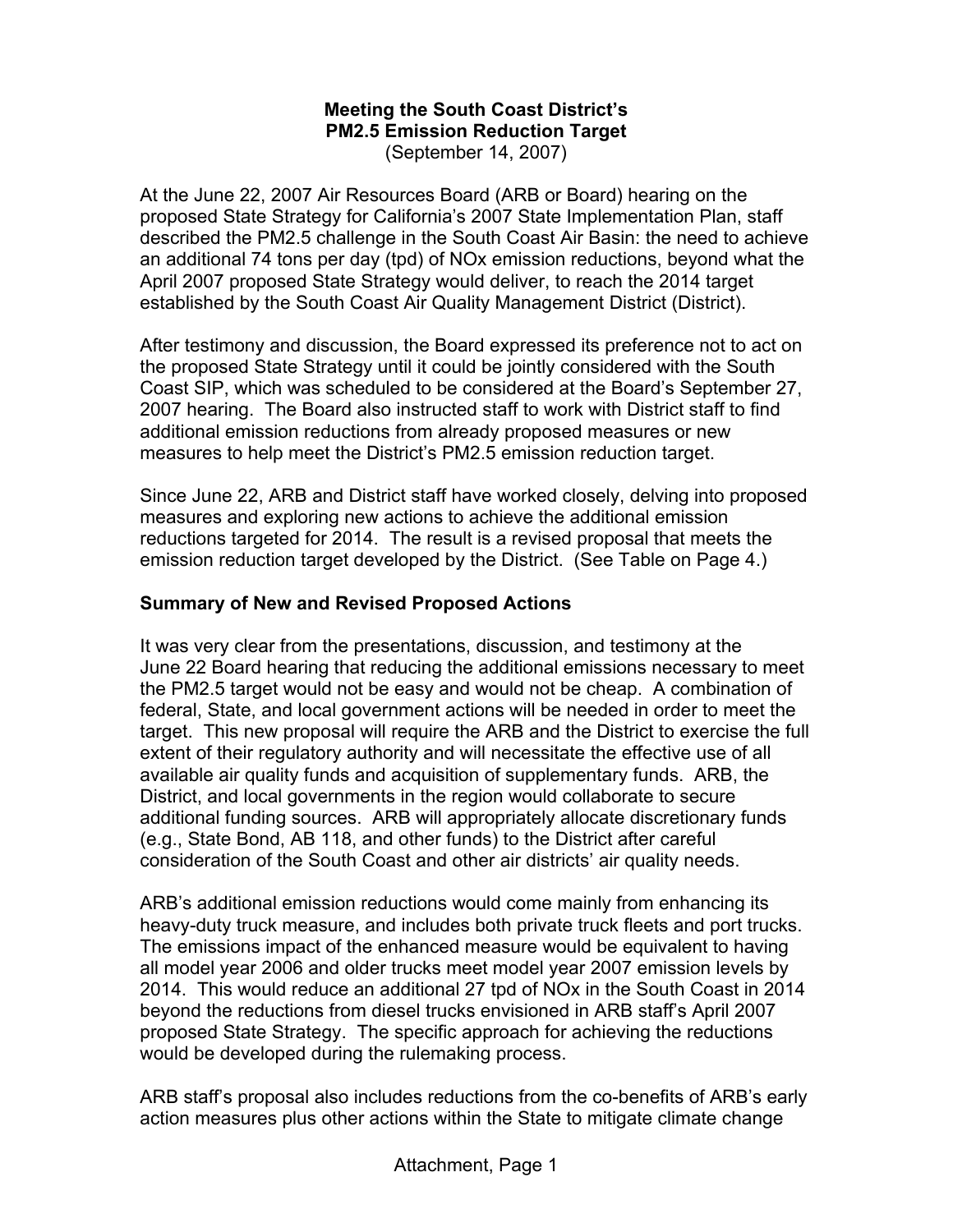emissions from mobile and stationary sources in California. (When engines and equipment are made more efficient to reduce greenhouse gases, some criteria pollutant emissions are reduced as well.) Staff estimates that greenhouse gas reduction measures would reduce about 3 tpd of NOx in the South Coast by 2014.

29 tod of NO<sub>x</sub> in 2014. The District is committing to achieve additional emission reductions through a combination of rulemaking and targeted use of incentive funds. A rule would be pursued to reduce direct PM emissions from residential wood burning and commercial cooking. (The District made this commitment when it adopted its plan in June 2007.) Targeted use of incentive funds would enhance ARB rulemaking covering large off-road equipment and port-related sources. And funds would be used for advanced emission reducing technology on diesel Metrolink locomotive engines. These measures would reduce the equivalent of

ARB staff proposes that air quality-related motor vehicle registration fees collected in the air basin be used to achieve an additional 4 tpd of NOx reductions through the funding of SIP-creditable projects. (SIP credit is not currently taken for projects funded with these fees.) South Coast cities and counties should target their air quality funds to get the most cost-effective emission reductions. This target represents about 40 percent of the funds under city and county control used for projects achieving cost-effectiveness similar to the Carl Moyer Program. ARB would amend its guidance on the use of the fees to include new cost-effectiveness guidelines and a suggested list of SIPcreditable projects. SIP credit could also be taken for South Coast Mobile Source Air Pollution Reduction Review Committee projects that achieve surplus emission reductions.

The U.S. EPA is an important partner in meeting federal Clean Air Act attainment requirements, as they have the authority and responsibility to control emissions from mobile sources under their jurisdiction, such as interstate trucks, marine vessels, and locomotives. The federal government should provide funding to mitigate the impacts of federal sources that are less well controlled than California regulated sources in order to meet the PM2.5 attainment deadline. Locomotives operating in the South Coast would produce 10 tpd of excess NOx emissions in 2014 because the U.S. EPA's proposed new engine standards for NOx are not expected to be fully implemented until 2017. This 10 tpd target is equivalent to the emission reductions that would have been achieved had U.S. EPA adopted its proposed Tier 4 NOx locomotives standard in time for the State to work to convert all locomotives operating in the basin to Tier 4 by 2014.

Given that SCAG, through its RTP process, is identifying transportation infrastructure measures (e.g., rail electrification) that will seek to achieve quantifiable reductions, these reductions can be used to substitute for the SIP commitment.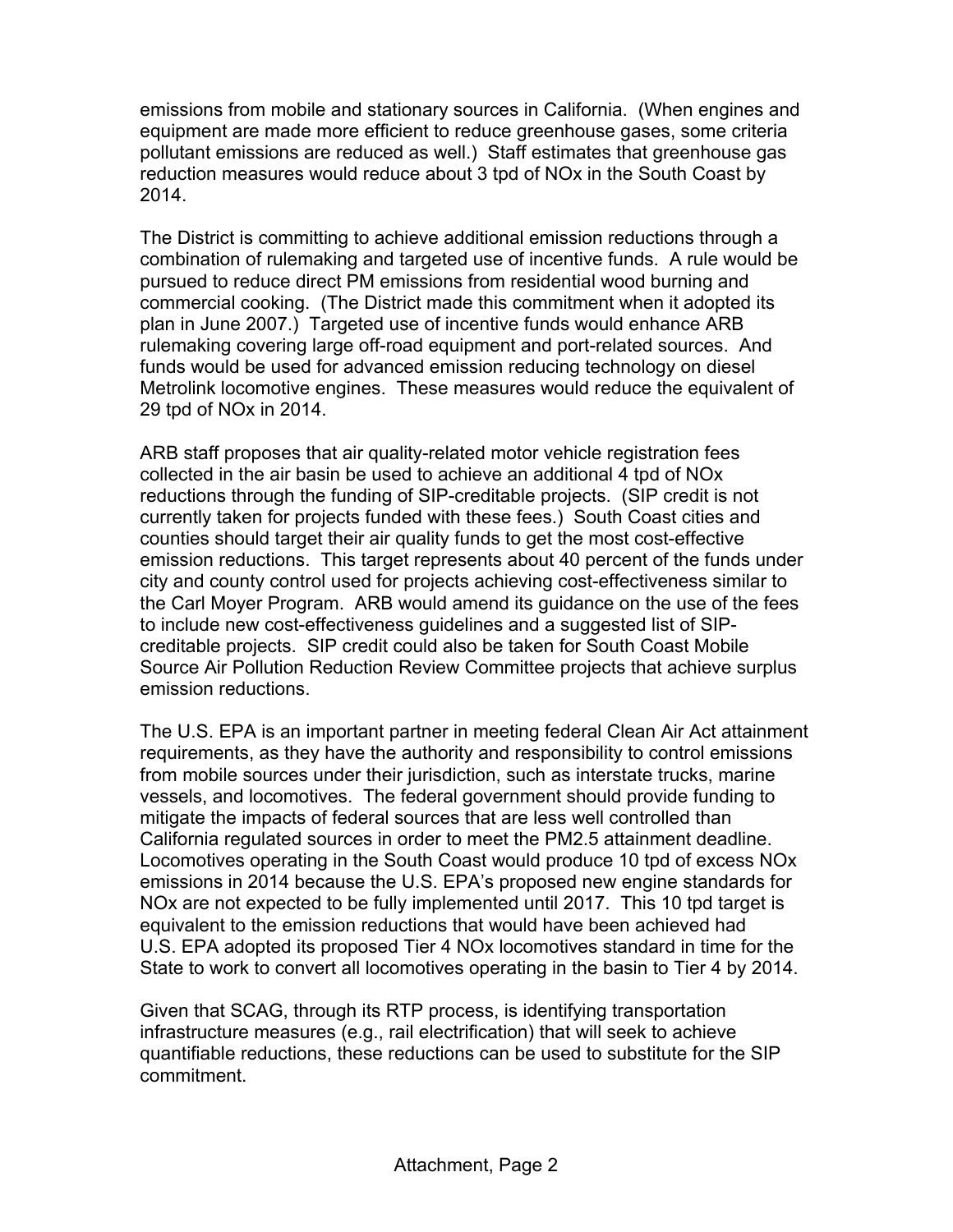Credit for an additional 3 tpd of NOx reductions can also be taken for Carl Moyer Program projects already funded by the District but not previously included in ARB's or the District's SIP credit accounting.

## **ARB Legal Commitments for the SIP**

From a SIP legal perspective, ARB staff proposes to commit to an additional 30 tpd of NOx emission reductions in the South Coast Air Basin by 2014. We plan on working with the District to help secure funding to achieve the 6 tpd from port-related and other sources and from Metrolink trains. We also propose to backstop the 6 tpd, i.e., achieve the reductions if the measures fall short.

The emission reduction commitments may be achieved through a combination of actions, including the implementation of control measures; local, State or federal incentive funds; and other enforceable measures. ARB staff proposes to have flexibility to help achieve the commitment through ROG, SOx, or direct PM2.5 reductions to the degree that the reductions achieve the equivalent benefit of reducing NOx based on the District's PM2.5 modeling.

Finally, if attainment is reached prior to the entire commitment being achieved, ARB staff proposes that the remaining reductions still be realized but that they may be implemented after 2014 but no later than 2017.

## **Further Development of Section 182(e)(5) Strategies**

The additional NOx emission reductions needed to demonstrate attainment of the federal annual PM2.5 ambient air quality standard by 2014 will help reduce the emission commitment of the long-term control measures (Section 182(e)(5) or "black box") needed to achieve the federal 8-hour ozone ambient air quality standard. However, significant efforts will be needed to identify specific control measures or strategies/mechanisms to achieve the emission reductions associated with the black box measure. In addition, early identification of specific control strategies will play an important role to help address the federal 24-hour PM2.5 ambient air quality standard and potentially a more stringent proposed federal 8-hour ozone air quality standard.

The three agencies (i.e., CARB, SCAG, and SCAQMD) are committed to work together to develop a discussion paper within four months from the date of adoption of the 2007 SIP. The discussion paper will explore potential strategies for the black box and future ambient air quality standards. The paper would discuss new or transformative strategies, such as state-of-technology zero and near-zero transportation systems, other mechanisms such as fee-based incentives, and availability of public funding assistance programs.